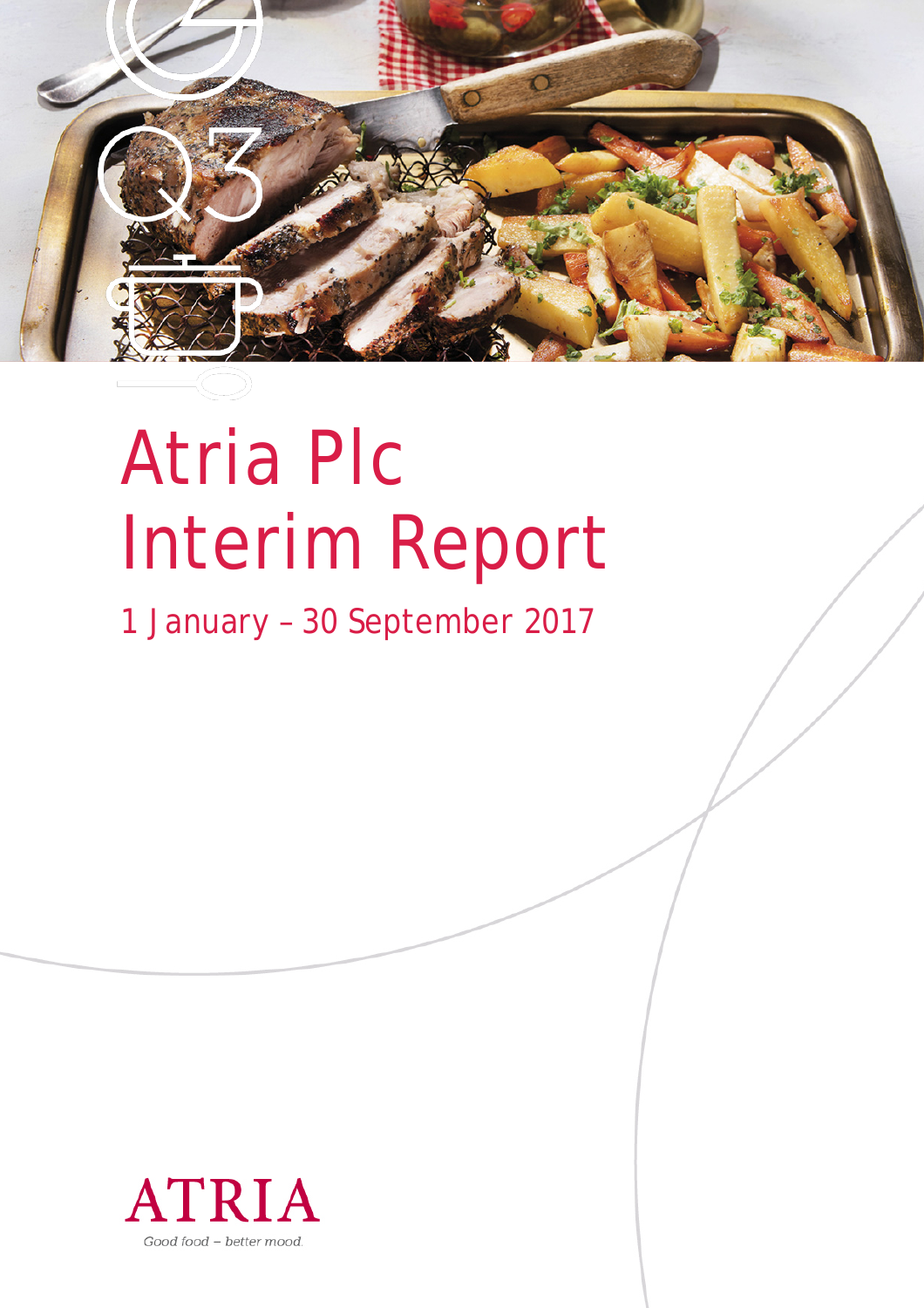

#### **INTERIM REPORT OF ATRIA PLC 1 JANUARY – 30 SEPTEMBER 2017**

#### **Atria enjoyed a strong quarter – net sales and profitability increased in the third quarter**

#### **July–September 2017**

- The Group's net sales were EUR 360.8 million (EUR 339.1 million).

- The Group's EBIT was EUR 16.2 million (EUR 13.2 million), or 4.5 per cent (3.9%) of net sales.

- Atria initiated a development project to improve productivity at the Jyväskylä plant.

- Atria launched antibiotic-free chicken in Finland.

- The construction of new production lines at the poultry plant in Sweden has progressed in accordance with the investment programme.

#### **January–September 2017**

- The Group's net sales amounted to EUR 1,061.7 million (EUR 994.9 million).

- The Group's EBIT was EUR 27.5 million (EUR 21.0 million), or 2.6 per cent (2.1%) of net sales.

- Exports to China began in May, and the first batches of meat arrived in China at the end of June.

- Work began on the construction of a solar power park at Atria's production plant in Nurmo in June, and the first part was taken into use at the end of July.

|                                 | Q <sub>3</sub> | Q <sub>3</sub> | $Q1 - Q3$ | $Q1 - Q3$ |         |
|---------------------------------|----------------|----------------|-----------|-----------|---------|
| <b>EUR million</b>              | 2017           | 2016           | 2017      | 2016      | 2016    |
| Net sales                       |                |                |           |           |         |
| Atria Finland                   | 245.0          | 227.0          | 725.7     | 685.7     | 932.3   |
| Atria Scandinavia               | 90.7           | 90.6           | 265.0     | 255.1     | 343.4   |
| Atria Russia                    | 22.4           | 19.5           | 64.0      | 50.6      | 71.8    |
| Atria Baltic                    | 9.7            | 8.7            | 28.3      | 25.6      | 34.4    |
| Eliminations                    | $-7.0$         | $-6.7$         | $-21.3$   | $-22.1$   | $-30.1$ |
| <b>Total net sales</b>          | 360.8          | 339.1          | 1,061.7   | 994.9     | 1,351.8 |
|                                 |                |                |           |           |         |
| <b>EBIT</b>                     |                |                |           |           |         |
| Atria Finland                   | 13.1           | 8.7            | 24.9      | 13.4      | 24.2    |
| Atria Scandinavia               | 1.4            | 3.5            | 2.7       | 7.7       | 8.4     |
| Atria Russia                    | 1.3            | 0.5            | 0.1       | $-0.1$    | $-0.7$  |
| Atria Baltic                    | 0.8            | 0.5            | 2.2       | 0.1       | 0.7     |
| Unallocated                     | $-0.3$         | $-0.1$         | $-2.3$    | $-0.1$    | $-0.8$  |
| EBIT, total                     | 16.2           | 13.2           | 27.5      | 21.0      | 31.8    |
| EBIT%                           | 4.5%           | 3.9%           | 2.6%      | 2.1%      | 2.3%    |
| Profit before taxes             | 14.3           | 11.8           | 23.3      | 16.3      | 26.1    |
| Earnings per share, EUR         | 0.37           | 0.32           | 0.58      | 0.42      | 0.65    |
| <b>EBIT includes</b>            |                |                |           |           |         |
| non-recurring items             |                |                |           |           |         |
| Pig farm sale                   |                |                |           | $-1.0$    | $-1.0$  |
| Sale of the real estate company |                |                |           | 1.4       | 1.4     |
| <b>Adjusted EBIT</b>            | 16.2           | 13.2           | 27.5      | 20.6      | 31.4    |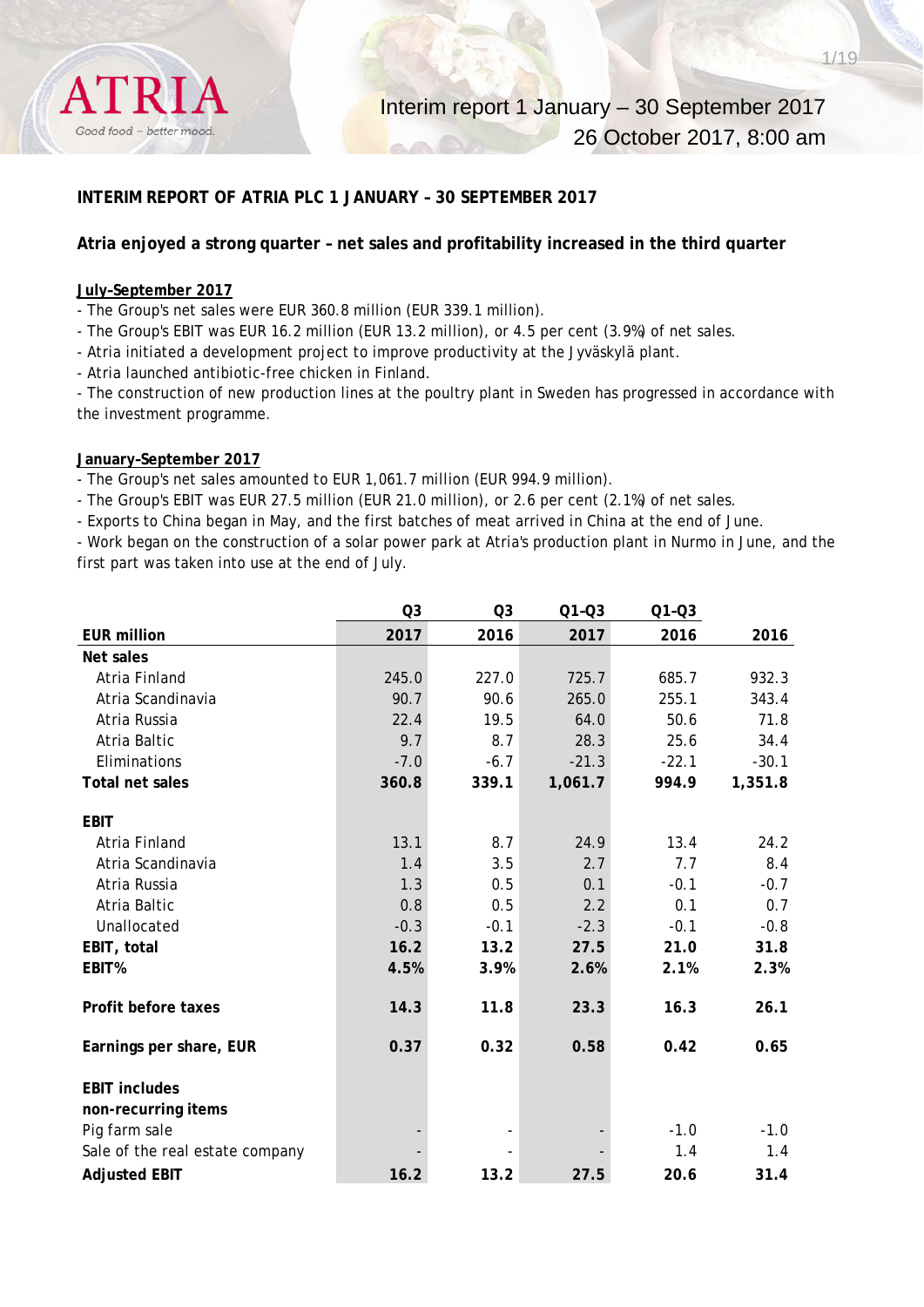

# **CEO Juha Gröhn**

"Atria's net sales have continued to grow throughout the year. The growth is based on a balanced foundation and is a consequence of the acquisitions completed in 2016, as well as organic growth.

Atria's profit increased year-on-year. Productivity trends have been good in all business areas, and they are the main reason for the improved profitability. Profitability trends in Finland, Russia and the Baltic countries have been favourable – third-quarter profits in Russia and the Baltic countries were encouragingly strong. The Scandinavian business has had a difficult year in 2017. The following reasons have influenced the decreased profitability in Scandinavia: raw material prices started rising more sharply in the first half of the year, and the costs of production and marketing relating to the ramp-up of the poultry business increased.

The economic recovery in Finland and Russia has had a positive effect on consumer demand in the business areas concerned. The Russian retail sector has finally begun to recover following years of contraction. In the Baltic countries and Scandinavia, market demand has remained stable in recent years.

The most important new products this year have been antibiotic-free chicken, which was launched in Finland at the beginning of September, and delicatessen products sold under the Ridderheims brand, which were simultaneously brought to three markets – Sweden, Norway and Finland. In Estonia, new products and classics for the barbecue season sold well. Sibylla continued to grow in Russia. Exports of pork from Finland to China have begun, and we expect export volumes for the full year to be more than 3 million kilos.

Some of the electrical energy required by the Nurmo plant is generated by the solar power park on the plant site. The project will be complete next autumn."

#### **July–September 2017**

**Atria Group's** net sales for July–September amounted to EUR 360.8 million (EUR 339.1 million). EBIT amounted to EUR 16.2 million (EUR 13.2 million). Net sales grew in all business areas. The acquisitions made in Finland and Sweden in 2016 supported growth. The increase in EBIT was due to good cost management and productivity improvements. Retail prices in Russia and Estonia were increased.

Atria Finland initiated a project to improve the profitability of production and increase productivity at the Jyväskylä production plant. The project identified overlaps in Atria's current operations and the necessary reorganisation measures. Negotiations with the personnel concerning the reorganisation were initiated immediately. Atria estimates that centralising operations will result in annual savings of approximately EUR 1.2 million, most of which will be realised from June 2018 onwards. This would result in the reduction of approximately 25 man-years of work at the Jyväskylä production plant.

#### **January–September 2017**

**Atria Group's** net sales for January–September amounted to EUR 1,061.7 million (EUR 994.9 million). EBIT was EUR 27.5 million (EUR 21.0 million).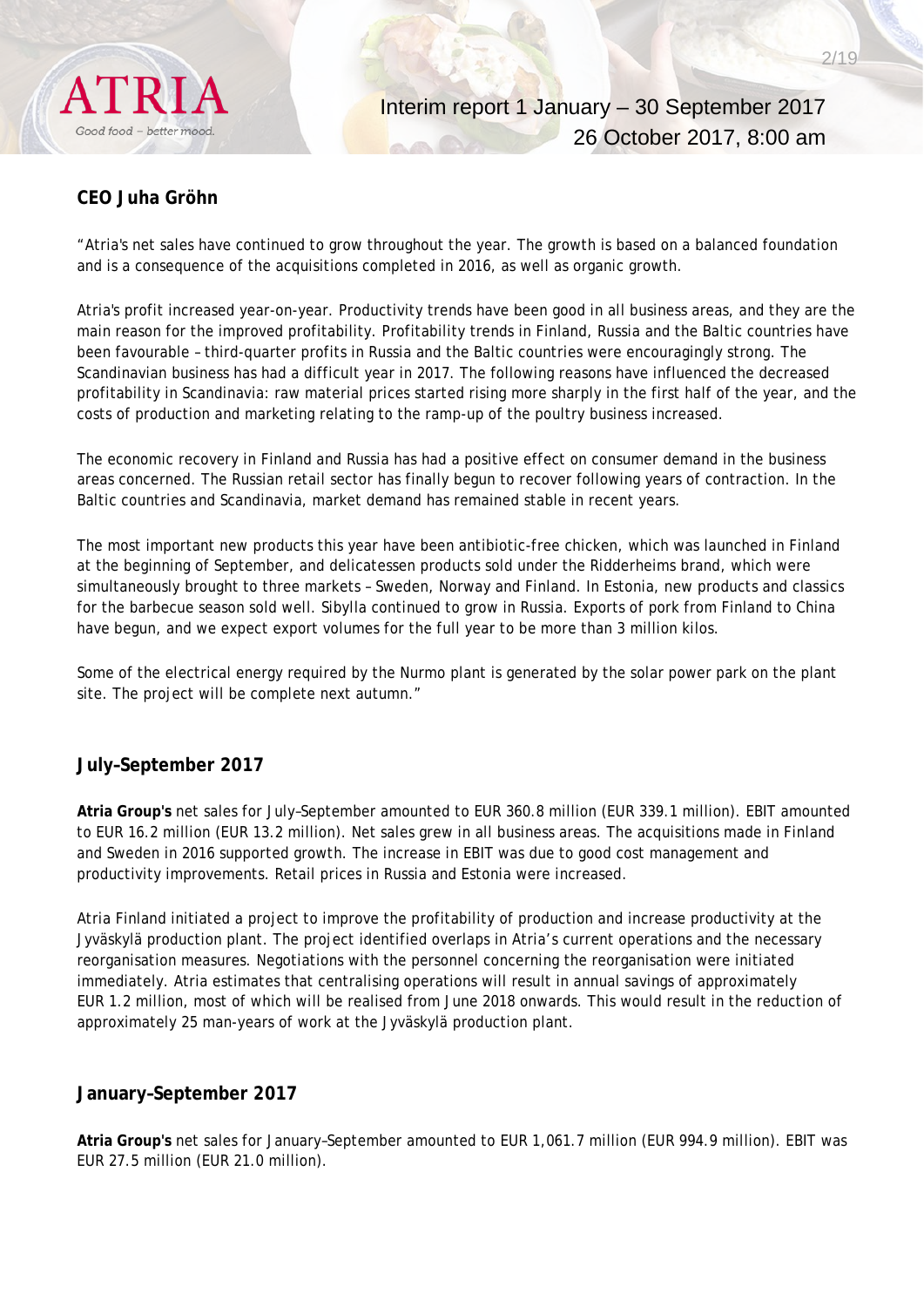

Interim report 1 January – 30 September 2017 26 October 2017, 8:00 am

In January, Atria Finland Ltd. made an agreement to deliver its first batch of meat to China. Atria will deliver over 3 million kilos of frozen pork products to China in 2017. The first batch of products arrived in China at the end of June.

Atria is working with Nurmon Aurinko Oy to build a solar power park next to Atria's Nurmo production plant. The construction project for Finland's largest solar power park reached a phase where the first solar panels could be taken into use in July. The first phase was commissioned according to plan.

Atria launched antibiotic-free chicken in August. The consumer packages bear the marking, "antibiotic-free", which shows that no antibiotics of any kind were used when the chickens were raised. An equivalent concept for pork will be launched at the start of 2018.

The construction of new production premises at the poultry plant in Sweden has progressed in accordance with the investment programme. The new production plant will be taken into use at the end of 2018.

| Key indicators                     |         |        |                  |
|------------------------------------|---------|--------|------------------|
| <b>EUR million</b>                 | 30.9.17 |        | 30.9.16 31.12.16 |
|                                    |         |        |                  |
| Shareholders 'equity per share EUR | 14.55   | 14.28  | 14.49            |
| Interest-bearing liabilities       | 244.9   | 230.2  | 217.8            |
| Equity ratio, %                    | 46.0%   | 46.3 % | 46.5%            |
| Net gearing, %                     | 56.6%   | 55.7 % | 50.5 %           |
| Gross investments in fixed assets  | 38.5    | 54.0   | 82.9             |
| % of net sales                     | 3.6%    | 5.4%   | 6.1%             |
| Average FTE                        | 4.447   | 4.291  | 4,315            |

The principles for calculating key indicators were presented in the 2016 annual financial statements.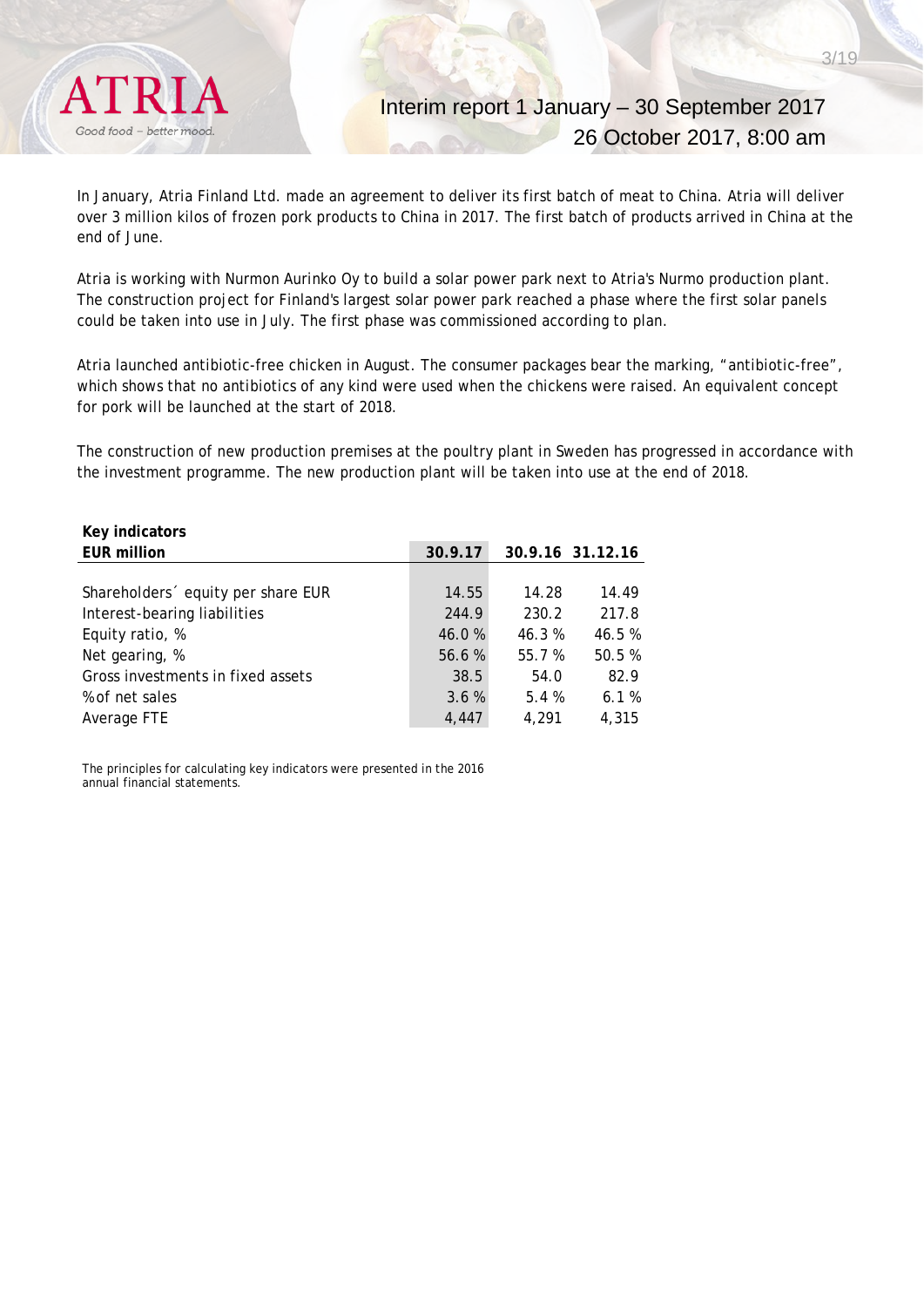

# **Business development by area January–September 2017**

#### **Atria Finland**

|                      | Q3    | Q3                       | $Q1 - Q3$ | $Q1 - Q3$                |       |
|----------------------|-------|--------------------------|-----------|--------------------------|-------|
| <b>EUR million</b>   | 2017  | 2016                     | 2017      | 2016                     | 2016  |
| Net sales            | 245.0 | 227.0                    | 725.7     | 685.7                    | 932.3 |
| <b>EBIT</b>          | 13.1  | 8.7                      | 24.9      | 13.4                     | 24.2  |
| EBIT, %              | 5.4%  | 3.8%                     | 3.4%      | 2.0%                     | 2.6%  |
|                      |       |                          |           |                          |       |
| Non-recurring items  |       | $\overline{\phantom{0}}$ |           | $\overline{\phantom{0}}$ |       |
| <b>Adjusted EBIT</b> | 13.1  | 8.7                      | 24.9      | 13.4                     | 24.2  |

**Atria Finland's** net sales for July–September totalled EUR 245.0 million (EUR 227.0 million). Net sales grew in all sales channels. The consolidation of Well Beef's businesses into Atria also increased net sales. EBIT amounted to EUR 13.1 million (EUR 8.7 million). The growth in EBIT was due to increased net sales and good cost management.

Net sales for January–September totalled EUR 725.7 million (EUR 685.7 million). In the second and third quarters, net sales were higher than in the previous year in all sales channels. In addition, the consolidation of Well Beef's businesses into Atria at the end of 2016 increased net sales. EBIT amounted to EUR 24.9 million (EUR 13.4 million). Good cost management and profitable growth in net sales were reflected in increased EBIT.

From January to September, the market for the product groups represented by Atria in Finland grew slightly, both in retail and in the Food Service market. The retail market share of Atria's products rose to 25 per cent from July to September. (Source: Atria)

In January, Atria Finland Ltd. made an agreement to deliver its first batch of meat to China. Atria will deliver approximately 3 million kilos of frozen pork products to China in 2017. The first batch of products arrived in China at the end of June.

The investment in the pig cutting plant project at the Nurmo production plant will be completed on schedule. The project will be completed by the end of 2017. The value of the investment is EUR 36 million, and the savings will begin to materialise in early 2018.

Together with Nurmon Aurinko Oy, Atria will build the largest solar power park in Finland next to the Nurmo production plant. The construction of the first phase of the project, partly financed by the Finnish Ministry of Economic Affairs and Employment, started at the beginning of June. The first sections of the solar power park were connected to Atria's power grid at the end of July. The solar power park is expected to be fully ready for commissioning in autumn 2018.

In August, Atria initiated a project to improve the profitability of production and increase productivity at the Jyväskylä production plant. The project identified overlaps in Atria's current operations and the necessary reorganisation measures. Negotiations with the personnel concerning the reorganisation were initiated immediately. Atria estimates that centralising operations will result in annual savings of approximately EUR 1.2 million, most of which will be realised from June 2018 onwards.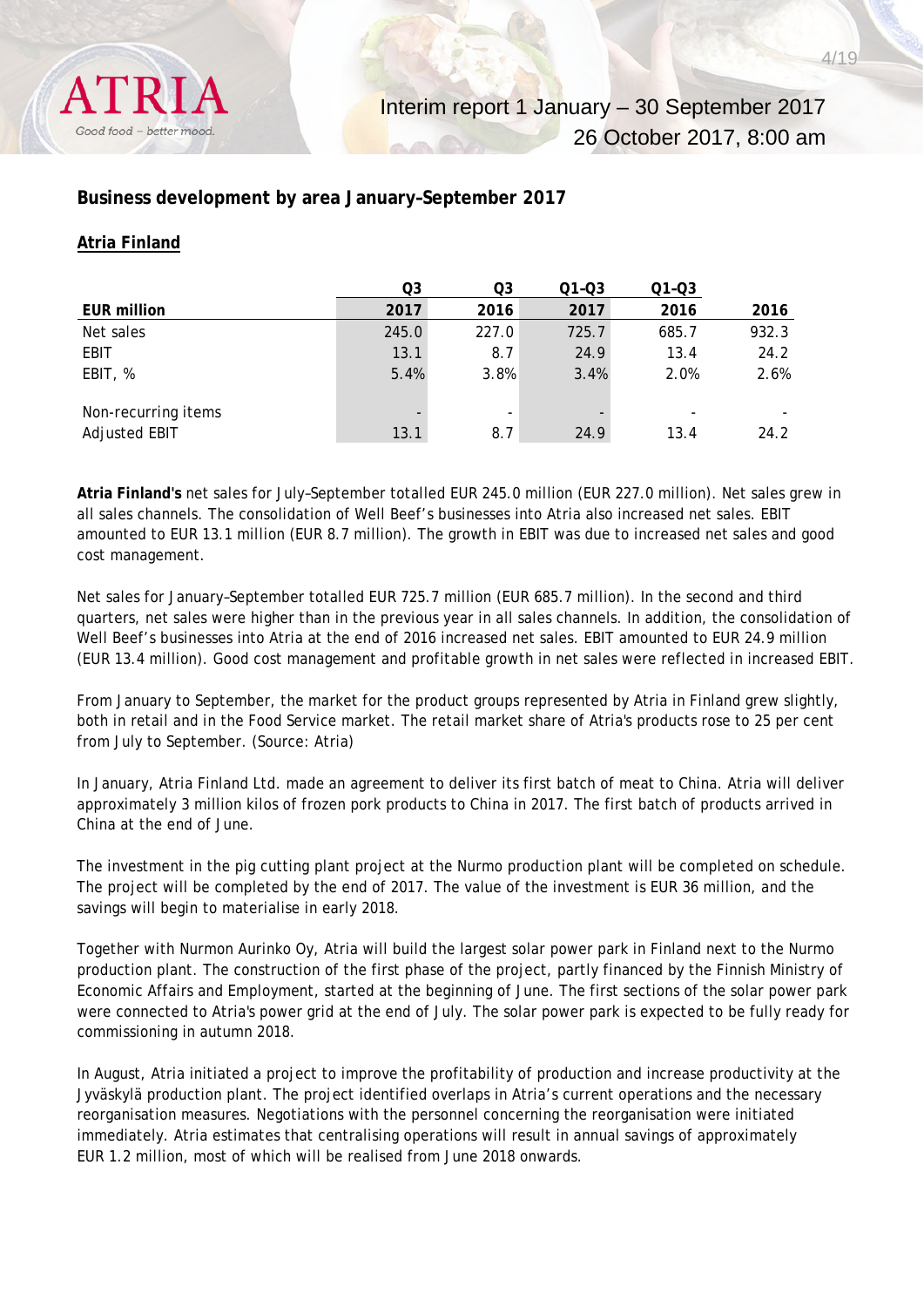

Atria's new minced meat packaging won the Scanstar award in this year's Nordic packaging competition. In addition, Atria's minced meat packaging won the "First choice" accolade, meaning that it was named the best packaging in the entire competition. This time, the packaging competition's panel of judges selected one recipient of the Scanstar above all others. In the judges' opinion, the vacuum-packed "minced-meat-sized packaging" represents an entirely new packaging solution in its area.

In August, Atria launched antibiotic-free chicken. The consumer packages bear the marking, "antibiotic-free", which shows that no antibiotics of any kind were used when the chickens were raised. An equivalent concept for pork will be launched at the beginning of 2018.

|                                 | Q3   | Q3   | $Q1 - Q3$ | $Q1 - Q3$ |       |
|---------------------------------|------|------|-----------|-----------|-------|
| <b>EUR million</b>              | 2017 | 2016 | 2017      | 2016      | 2016  |
| Net sales                       | 90.7 | 90.6 | 265.0     | 255.1     | 343.4 |
| EBIT                            | 1.4  | 3.5  | 2.7       | 7.7       | 8.4   |
| EBIT, %                         | 1.5% | 3.9% | 1.0%      | 3.0%      | 2.4%  |
| Non-recurring items             |      |      |           |           |       |
| Sale of the real estate company |      |      |           | 1.4       | 1.4   |
| <b>Adjusted EBIT</b>            | 1.4  | 3.5  | 2.7       | 6.2       | 7.0   |

#### **Atria Scandinavia**

**Atria Scandinavia's** net sales for July–September totalled EUR 90.7 million (EUR 90.6 million). EBIT amounted to EUR 1.4 million (EUR 3.5 million). The decrease in EBIT was due to reduced demand for poultry in Sweden and the commissioning costs of the revamped poultry plant, as well as higher raw-material prices.

Net sales for January–September totalled EUR 265.0 million (EUR 255.1 million). EBIT amounted to EUR 2.7 million (EUR 7.7 million). Adjusted EBIT was EUR 2.7 million (EUR 6.2 million). The decrease in EBIT was due to reduced demand for poultry products and the commissioning costs of the poultry plant. In addition, EBIT was brought down by higher prices for beef and pork raw materials.

Consumer demand for poultry in Sweden was reduced by cases of campylobacter, and export restrictions due to avian influenza have disrupted the Swedish poultry market. The prevailing oversupply of poultry has forced prices down.

The construction of new production premises at the poultry plant has progressed in accordance with the investment programme. The value of the investment is EUR 14 million. The new production plant will be taken into use at the end of 2018.

Atria's market share in cold cut products has remained steady in both Sweden and Denmark. The market share of Atria's own-brand poultry products has increased in 2017.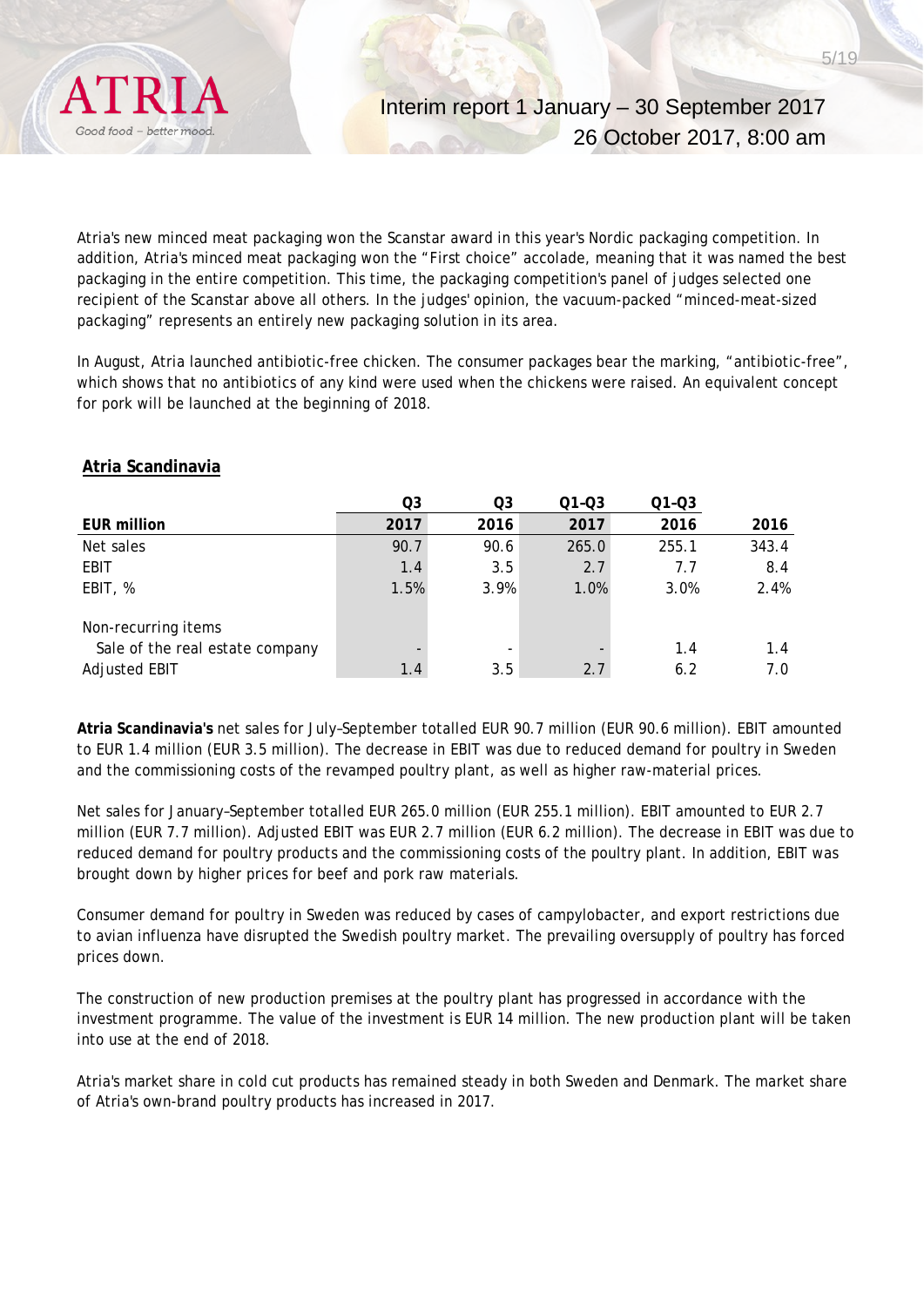

#### **Atria Russia**

|                      | Q3   | Q3   | $Q1 - Q3$ | $Q1 - Q3$ |         |
|----------------------|------|------|-----------|-----------|---------|
| <b>EUR million</b>   | 2017 | 2016 | 2017      | 2016      | 2016    |
| Net sales            | 22.4 | 19.5 | 64.0      | 50.6      | 71.8    |
| <b>EBIT</b>          | 1.3  | 0.5  | 0.1       | $-0.1$    | $-0.7$  |
| EBIT, %              | 5.7% | 2.4% | 0.1%      | $-0.2%$   | $-0.9%$ |
|                      |      |      |           |           |         |
| Non-recurring items  |      | -    | -         |           |         |
| <b>Adjusted EBIT</b> | 1.3  | 0.5  | 0.1       | $-0.1$    | $-0.7$  |

**Atria Russia's** net sales for July–September totalled EUR 22.4 million (EUR 19.5 million). In the local currency, net sales grew by 8.6 per cent. EBIT amounted to EUR 1.3 million (EUR 0.5 million). The growth in net sales is due to successful sales in all sales channels. Price rises also contributed to the increase in net sales. The growth in EBIT accelerated the improvement of the profitability of the product selection.

Net sales for January–September totalled EUR 64.0 million (EUR 50.6 million). In the local currency, net sales grew by 7.5 per cent. Net sales grew in all sales channels. EBIT was EUR 0.1 million (EUR -0.1 million). Price rises and improved profitability of the product selection contributed to the growth in EBIT.

Russian retail development began to recover in the third quarter, with the first period of growth since 2014. Macroeconomic indicators have continued to develop positively, the national economy has returned to growth and inflation is low.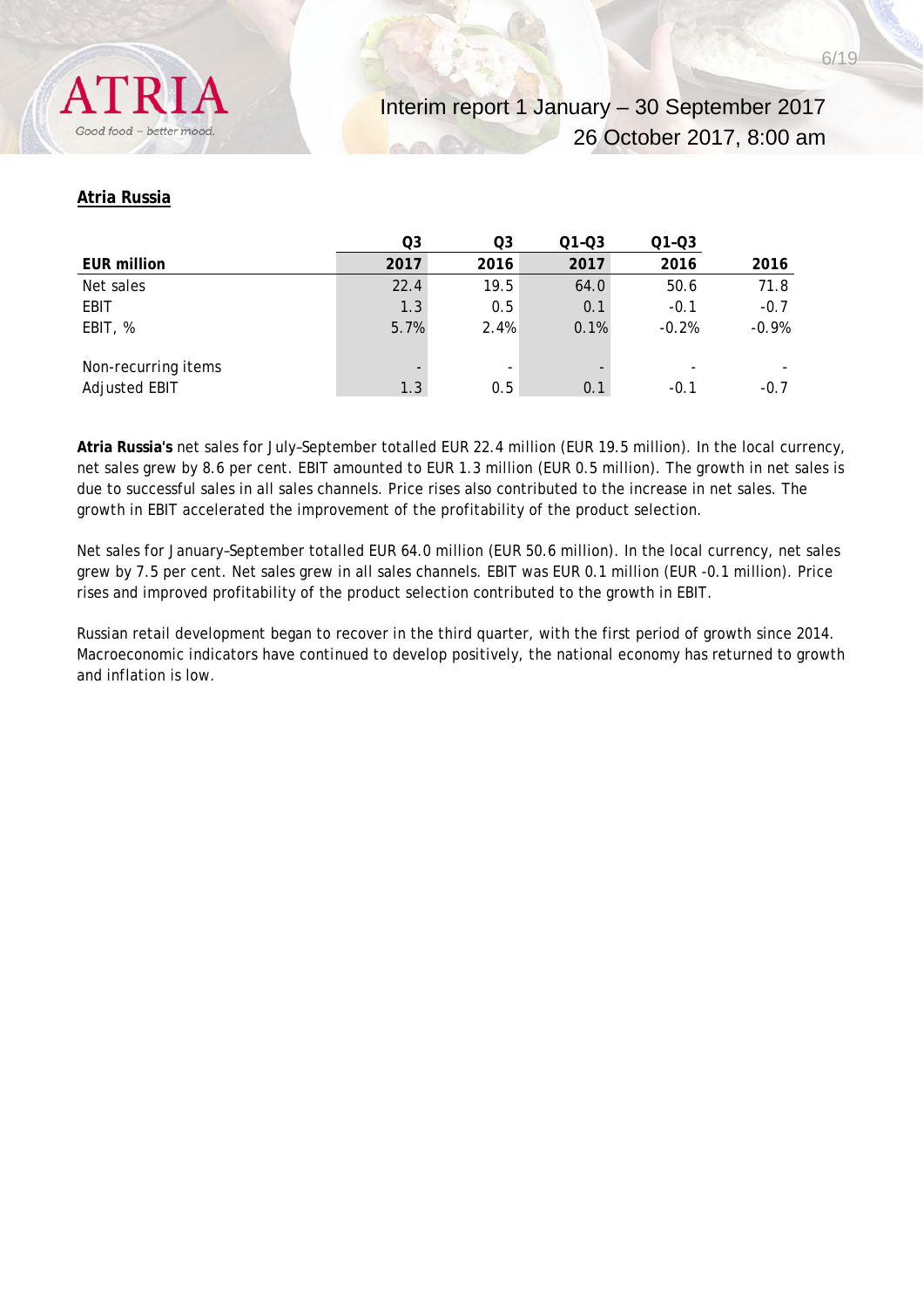

#### **Atria Baltic**

|                      | Q3   | Q3                       | $Q1 - Q3$ | $Q1 - Q3$ |        |
|----------------------|------|--------------------------|-----------|-----------|--------|
| <b>EUR million</b>   | 2017 | 2016                     | 2017      | 2016      | 2016   |
| Net sales            | 9.7  | 8.7                      | 28.3      | 25.6      | 34.4   |
| <b>EBIT</b>          | 0.8  | 0.5                      | 2.2       | 0.1       | 0.7    |
| EBIT, %              | 7.8% | 6.2%                     | 7.8%      | 0.2%      | 2.0%   |
|                      |      |                          |           |           |        |
| Non-recurring items  |      |                          |           |           |        |
| Pig farm sale        |      | $\overline{\phantom{0}}$ |           | $-1.0$    | $-1.0$ |
| <b>Adjusted EBIT</b> | 0.8  | 0.5                      | 2.2       | 1.1       | 1.7    |

**Atria Baltic's** net sales for July–September amounted to EUR 9.7 million (EUR 8.7 million). EBIT amounted to EUR 0.8 million (EUR 0.5 million). Atria's sales grew in terms of volume and value. Atria's retail market share strengthened. Sales of new minced meat products have remained good.

Net sales for January–September totalled EUR 28.3 million (EUR 25.6 million). EBIT amounted to EUR 2.2 million (EUR 0.1 million). EBIT for the comparison period included a sales loss of EUR -1.0 million due to the sale of a pig farm. EBIT grew thanks to increased net sales, higher sales prices and better productivity than in the previous year.

Sales were good in the barbecue season. The focal point in the consumption of meat products has switched to products in more expensive price brackets.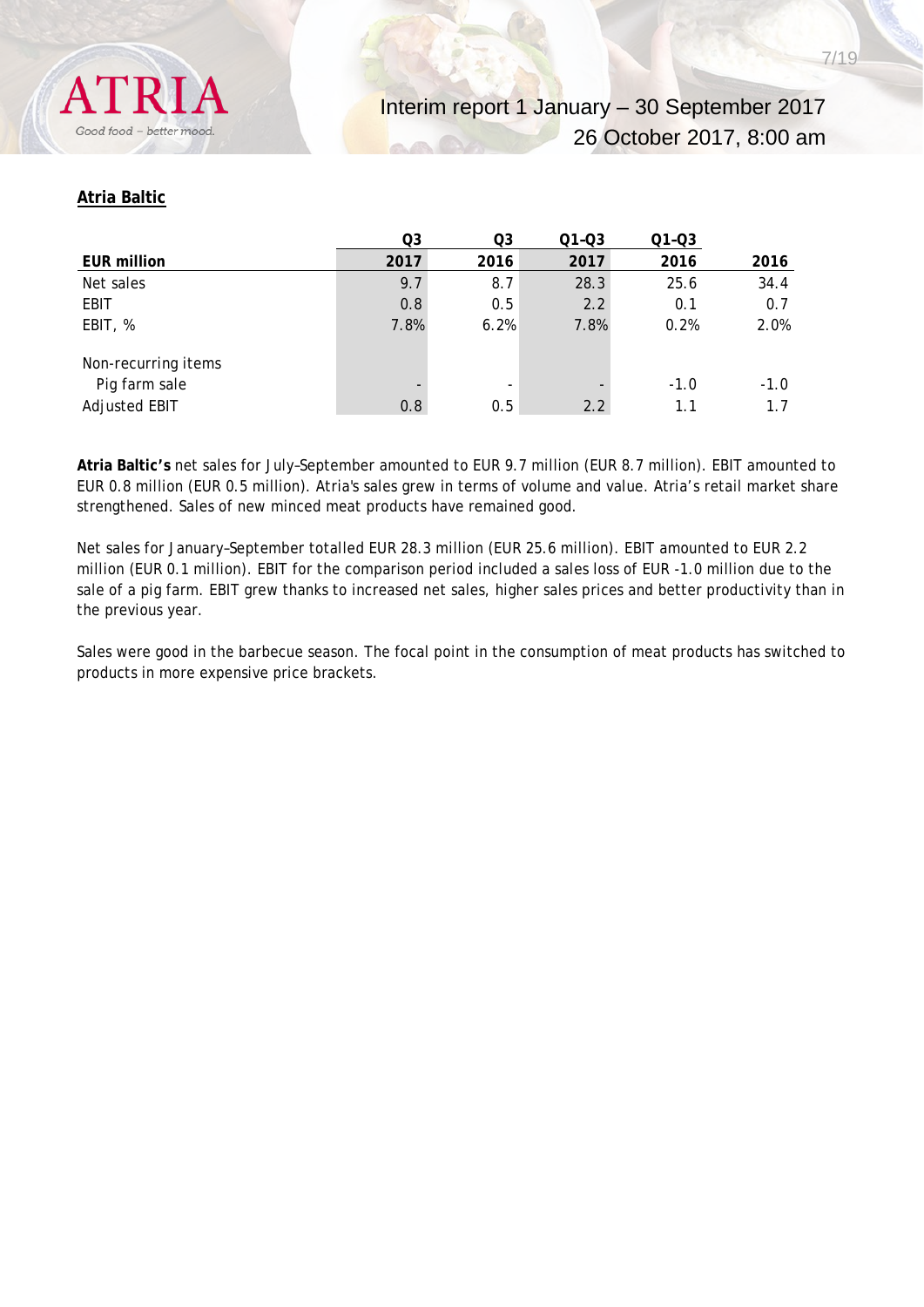

# **Average personnel (FTE)**

|                                  | $Q1 - Q3$ | $Q1 - Q3$ |       |
|----------------------------------|-----------|-----------|-------|
| Personnel by Business Area (FTE) | 2017      | 2016      | 2016  |
|                                  |           |           |       |
| Atria Finland                    | 2,323     | 2.207     | 2,214 |
| Atria Scandinavia                | 988       | 973       | 980   |
| Atria Russia                     | 858       | 806       | 819   |
| Atria Baltic                     | 278       | 305       | 302   |
| Total                            | 4,447     | 4.291     | 4.315 |

# **Financial position**

During the period under review, the Group's free cash flow (operating cash flow - cash flow from investments) was EUR -14.8 million (EUR -17.5 million). Operating cash flow was EUR +21.6 million (EUR +24.2 million), and the cash flow from investments was EUR -36.4 million (EUR -41.7 million). Operating cash flow was weakened by the financing expenses paid out and higher taxes than in the comparison period.

The Group's investments during the period totalled EUR 38.5 million (EUR 54.0 million).

The equity ratio was 46.0 per cent (31 December 2016: 46,5 %). The total translation differences with the Russian rouble and the Swedish krona recognised in equity reduced equity by EUR 3.5 million (EUR +1.8 million) in January–September. Interest-bearing net liabilities amounted to EUR 240.8 million (31 December 2016: EUR 213.3 million). On 30 September 2017, the Group had undrawn committed credit facilities worth EUR 105.0 million (31 December 2016: EUR 105.0 million). The average maturity of loans and committed credit facilities at the end of the period under review was 2 years 11 months (31 December 2016: 3 years 9 months).

# **Events after the period under review**

In August, Atria initiated a project to improve the profitability of production and increase productivity at the Jyväskylä production plant. Negotiations with the personnel were completed on 17 October 2017. The negotiations resulted in the decision to centralise pig slaughtering and cutting at Atria's Nurmo plant. Beef processing in Jyväskylä will be unaffected.

The restructuring will result in annual savings of approximately EUR 1.2 million, which will be realised from June 2018 onwards. This means 17 redundancies and temporary lay-offs affecting every member of personnel at the Jyväskylä production plant. Every redundant member of personnel has been offered the opportunity to transfer to a different Atria unit.

# **Business risks in the review period and short-term risks**

Incidents related to the quality and safety of raw materials and products in any part of the chain, from primary production to consumption, are ordinary short-term risks in Atria's business environment. Price trends for raw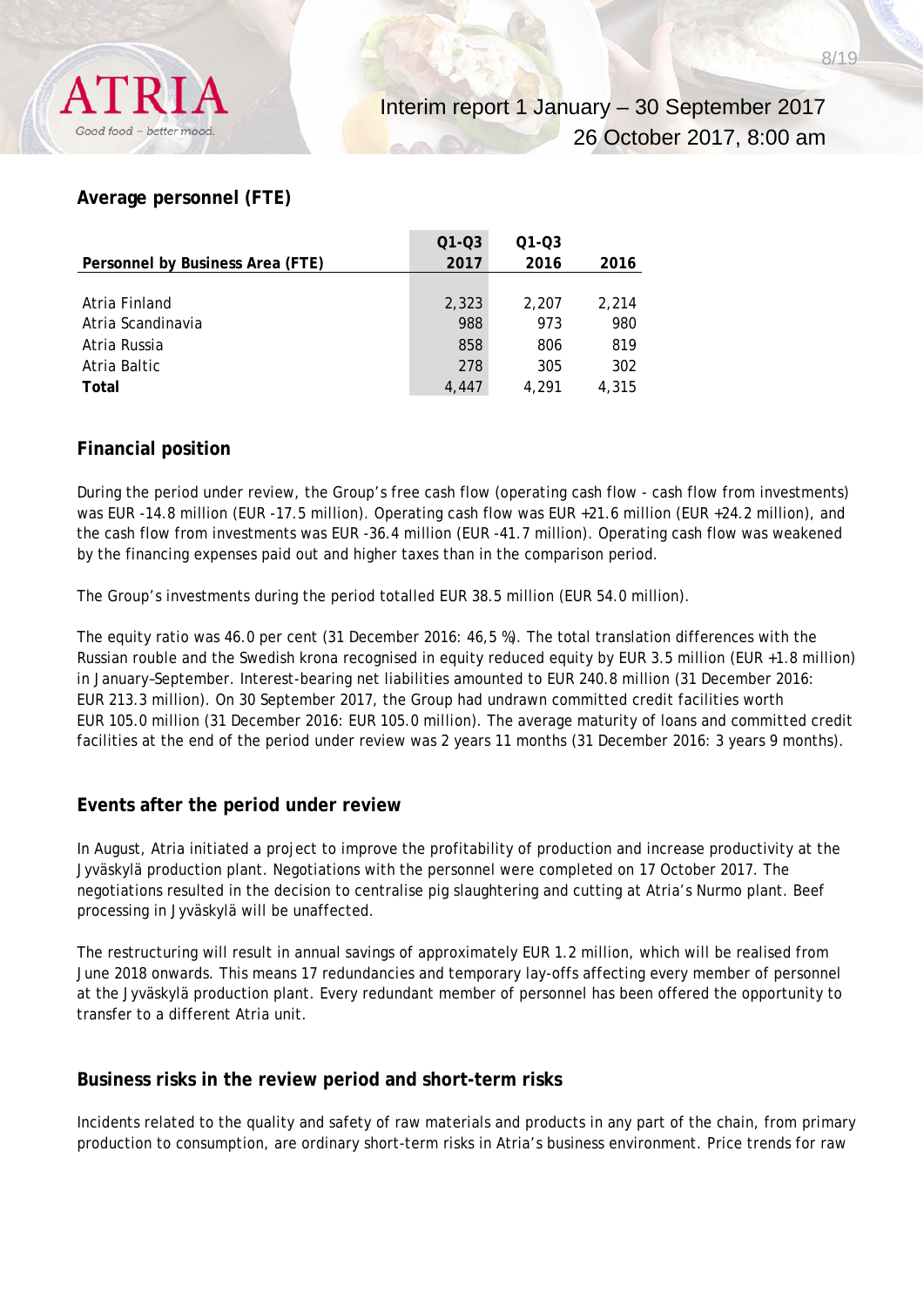

Interim report 1 January – 30 September 2017 26 October 2017, 8:00 am

materials, the general economic climate, market development and competitors' operations can give rise to uncertainty in the demand for Atria's products.

Other potential short-term uncertainties in Atria's operations are related to implementing the strategy, maintaining or improving the financial results of business areas and integrating acquired businesses.

African swine fever continues to cause disruption in Estonia. There is a risk of it spreading to Finland. Atria has taken several precautionary measures to prevent the disease from spreading into its production facilities, and strives to manage the risk.

Fluctuations in the value of the rouble influence the Group's euro-denominated net sales and result. A more detailed description of the risks related to the company's operations was provided in the 2016 annual report.

# **Outlook for the future**

Consolidated EBIT was EUR 31.8 million in 2016. In 2017, EBIT is expected to be better than in 2016 and net sales are expected to grow.

#### **Financial calendar 2018**

Atria Plc's financial statement release for 2017 will be published on 15 February 2018 at 8:00 am. The Annual General Meeting will be held in Helsinki on 26 April 2018. Under the Limited Liability Companies Act, a shareholder has the right to have a matter falling within the competence of the General Meeting dealt with by the General Meeting if the shareholder so demands in writing from the Board of Directors well in advance of the meeting so that the matter can be mentioned in the notice. The demand will be considered to have arrived in time if the Board of Directors has been notified by 15 February 2018. The demand, with accompanying justification or proposed resolution, must be sent in writing to Atria Plc, Group Legal Affairs, Läkkisepäntie 23, FI-00620 Helsinki.

Atria Plc's Annual Report 2017 will be published in week 13/2018.

Atria Plc will publish two interim reports and one half-year report in 2018:

- Interim report January–March: 26 April 2018 at approximately 8:00 am

- Half-year report January–June: 19 July 2018 at approximately 8:00 am
- Interim report January–September: 25 October 2018 at approximately 8:00 am

Financial releases can also be viewed on the company's website at www.atria.com immediately after their release.

#### **Shares**

Atria Plc's share capital consists of a total of 28,267,728 shares, divided into 19,063,747 series A shares and 9,203,981 series KII shares. Each series A share entitles its holder to one (1) vote and each series KII share to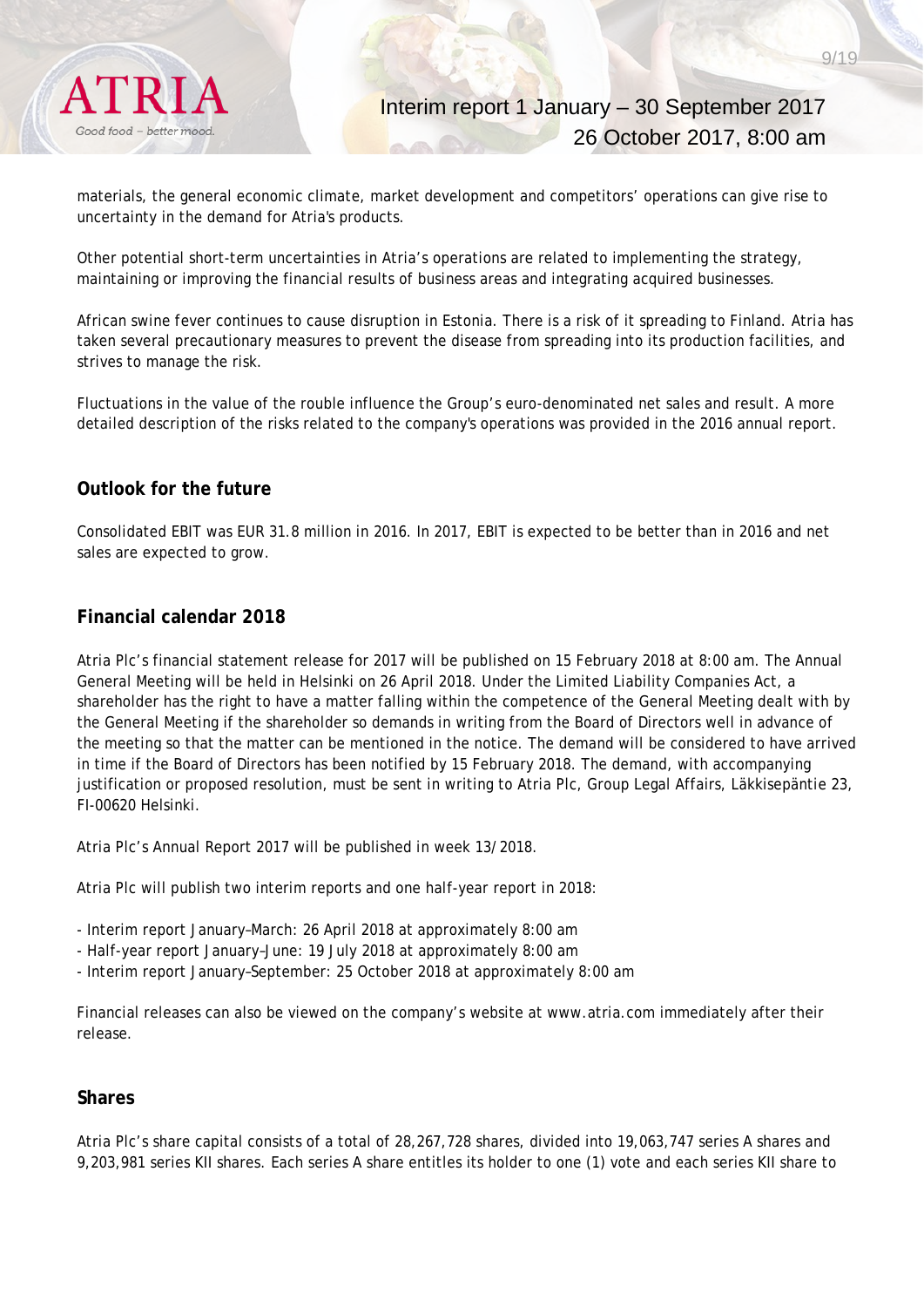ten (10) votes at a General Meeting. Therefore, Atria Plc's shareholders are entitled to a total of 111,103,557 votes. The company holds 111,312 series A treasury shares.

# **Valid authorisations to purchase or issue shares, grant special rights and make donations**

The General Meeting authorised the Board of Directors to decide on the acquisition of a maximum of 2,800,000 of the company's own series A shares, on one or more occasions, with funds belonging to the company's unrestricted equity, subject to the provisions of the Limited Liability Companies Act regarding the maximum number of treasury shares to be held by a company. The company's own series A shares may be acquired for use as consideration in any acquisitions or other arrangements relating to the company's business, to finance investments, as part of the company's incentive scheme, to develop the company's capital structure, to be otherwise further transferred, to be retained by the company or to be cancelled.

The shares shall be acquired in a proportion other than that of the shareholders' current shareholdings in the company in public trading arranged by Nasdaq Helsinki Ltd at the market price at the moment of acquisition. The shares shall be acquired and paid for in accordance with the rules of Nasdaq Helsinki Ltd and Euroclear Finland Ltd. The Board of Directors was authorised to decide on the acquisition of the company's own shares in all other respects.

The authorisation shall supersede the authorisation granted by the Annual General Meeting on 28 April 2016 to the Board of Directors to decide on the acquisition of the company's own shares and be valid until the closing of the next Annual General Meeting or until 30 June 2018, whichever is first.

The General Meeting authorised the Board of Directors to decide, on one or several occasions, on an issue of a maximum of 5,500,000 new series A shares or on the disposal of any series A shares held by the company through a share issue and/or by granting option rights or other special rights entitling people to shares as referred to in Chapter 10, Section 1 of the Limited Liability Companies Act. The authorisation may be exercised to finance or execute any acquisitions or other arrangements or investments related to the company's business, to implement the company's incentive plan or for other purposes at the Board's discretion.

The Board of Directors is also authorised to decide on all terms and conditions of the share issue and of the granting of special rights as referred to in Chapter 10, Section 1 of the Limited Liability Companies Act. The authorisation thus also includes the right to issue shares in a proportion other than that currently held by the shareholders under the conditions provided by law, the right to issue shares against or without payment and the right to decide on a share issue to the company itself without payment – subject to the provisions of the Limited Liability Companies Act regarding the maximum number of treasury shares to be held by a company.

The authorisation supersedes the share issue authorisation granted by the Annual General Meeting on 28 April 2016 to the Board of Directors, and is valid until the closing of the next Annual General Meeting or until 30 June 2018, whichever is first.

The General Meeting authorised the Board of Directors to decide on the donation of a maximum of EUR 100,000 to universities or other educational institutions.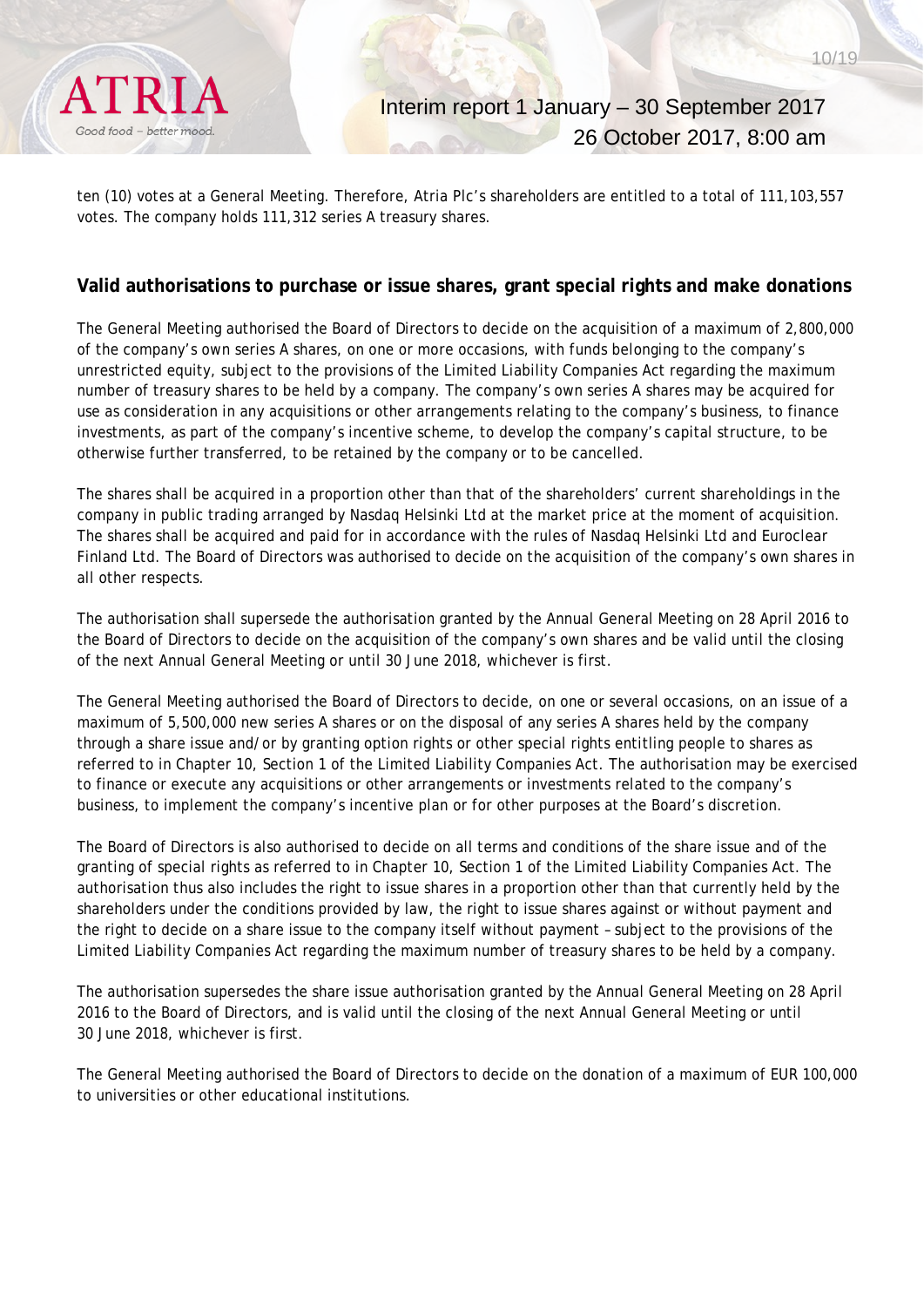

# **Composition of Atria Plc's Nomination Board**

The following people were elected to Atria Plc's Nomination Committee, appointed by the Annual General Meeting:

- Jukka Kaikkonen, Farmer, representative of Lihakunta
- Henrik Holm, Farmer, representative of Pohjanmaan Liha
- Esa Kaarto, Farmer, representative of Itikka Co-operative

- Timo Sallinen, Investment Director (listed investments), representative of Varma Mutual Pension Insurance Company

- Seppo Paavola, Agrologist (expert member), Chairman of Atria Plc's Board of Directors

The Nomination Committee elects a Chairman from amongst its members at its first meeting. The Nomination Board prepares proposals to the next Annual General Meeting regarding the remuneration of the members of the Board of Directors and the Supervisory Board as well as the election of the members of the Board of Directors. The Nomination Committee must present its proposal to the company's Board of Directors by 1 February 2018.

Shareholders or their representatives who own Series KII shares are selected for the Nomination Committee, as well as the largest holder of Series A shares who does not own Series KII shares, or a representative of such a shareholder. Elections are made in accordance with the situation in early September preceding the next General Meeting. If the largest holder of Series A shares does not wish to exercise his or her right to nominate a member, the right will be transferred to the next largest Series A shareholder. Itikka Co-operative, Lihakunta and Pohjanmaan Liha Co-operative are Series KII shareholders.

Some shareholders are obligated to notify the company of certain changes in shareholding (flagging obligations) when necessary under the Finnish Securities Markets Act. Such shareholders may present a written request to the company's Board of Directors by the end of August for the holdings of corporations or foundations controlled by the shareholder, or the shareholder's holdings in several funds or registers, to be combined when calculating voting rights. An owner of shares on the nominee register will be taken into consideration when the membership of the Nomination Committee is decided if the owner of shares on the nominee register addresses a demand concerning the matter to the company's Board of Directors by the end of August preceding the Annual General Meeting.

#### **Corporate governance principles**

Atria's corporate governance principles and deviations from the Finnish Corporate Governance Code are published on the company's website at www.atria.com.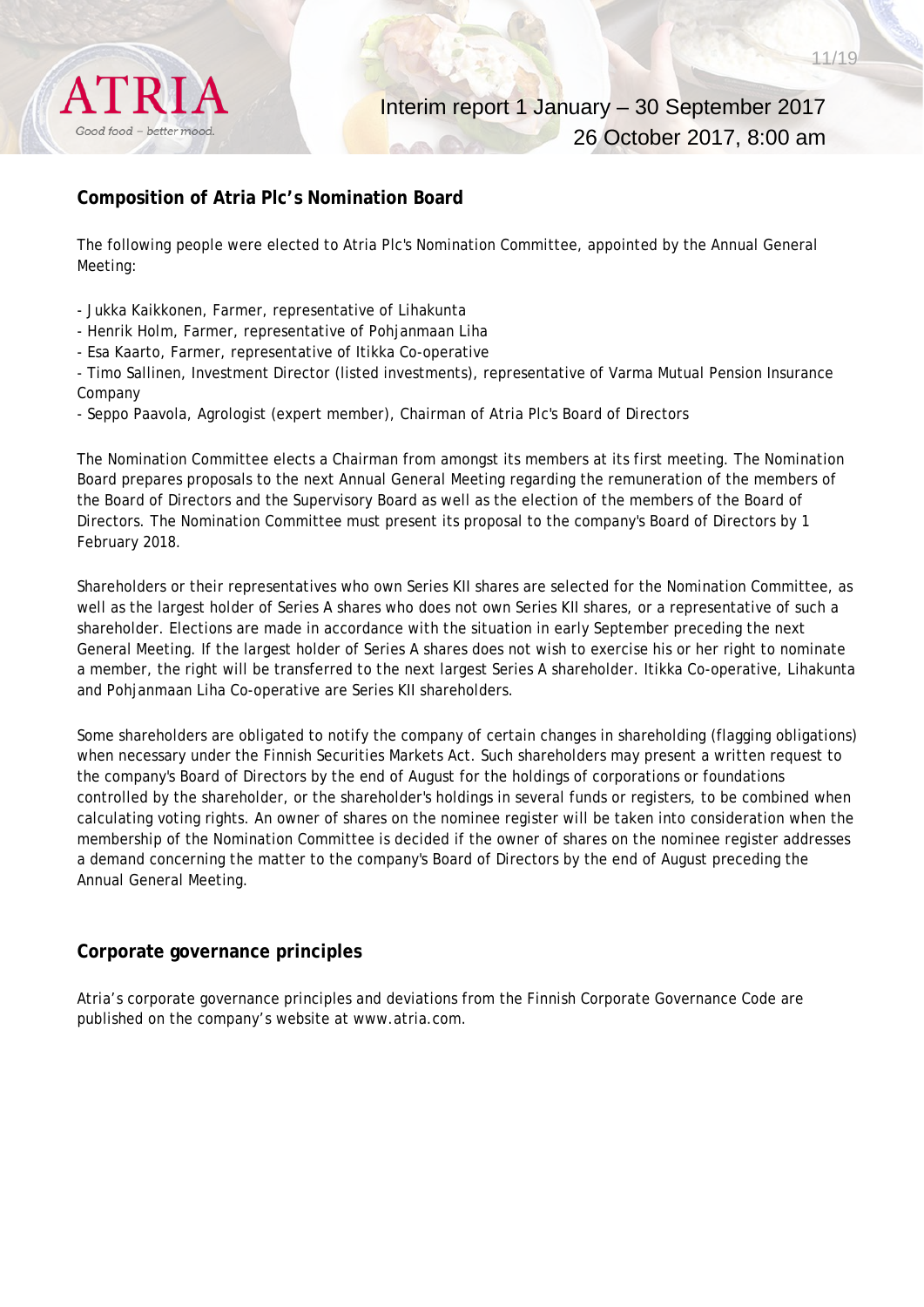

# **ATRIA GROUP**

# **CONSOLIDATED INCOME STATEMENT**

| <b>EUR million</b>                                    | $7 - 9/17$ | $7 - 9/16$ | $1 - 9/17$ | $1 - 9/16$ | $1-12/16$  |
|-------------------------------------------------------|------------|------------|------------|------------|------------|
| Net sales                                             | 360.8      | 339.1      | 1,061.7    | 994.9      | 1,351.8    |
| Costs of goods sold                                   | $-314.8$   | $-295.3$   | $-934.2$   | $-876.8$   | $-1,187.4$ |
| Gross profit                                          | 45.9       | 43.8       | 127.6      | 118.1      | 164.4      |
| Sales and marketing expenses                          | $-20.4$    | $-20.2$    | $-69.4$    | $-65.6$    | $-89.4$    |
| Administrative expenses                               | $-9.4$     | $-9.9$     | $-31.0$    | $-32.1$    | $-43.0$    |
| Other operating income                                | 0.9        | 0.7        | 2.5        | 3.3        | 4.6        |
| Other operating expenses                              | $-0.9$     | $-1.2$     | $-2.3$     | $-2.8$     | $-4.8$     |
| <b>EBIT</b>                                           | 16.2       | 13.2       | 27.5       | 21.0       | 31.8       |
| Finance income and costs                              | $-2.1$     | $-1.8$     | $-5.6$     | $-4.7$     | $-6.3$     |
| Income from joint ventures and associates             | 0.1        | 0.5        | 1.4        | 0.0        | 0.7        |
| Profit/loss for before tax                            | 14.3       | 11.8       | 23.3       | 16.3       | 26.1       |
| Income taxes                                          | $-2.9$     | $-2.2$     | $-5.1$     | $-3.5$     | $-6.6$     |
| Profit/loss for the period                            | 11.3       | 9.6        | 18.2       | 12.8       | 19.6       |
| Profit attributable to:                               |            |            |            |            |            |
| Owners of the parent                                  | 10.5       | 9.1        | 16.5       | 11.9       | 18.2       |
| Non-controlling interests                             | 0.8        | 0.5        | 1.8        | 0.9        | 1.4        |
| Total                                                 | 11.3       | 9.6        | 18.2       | 12.8       | 19.6       |
| Basic earnings per share, EUR                         | 0.37       | 0.32       | 0.58       | 0.42       | 0.65       |
| Diluted earnings per share, EUR                       | 0.37       | 0.32       | 0.58       | 0.42       | 0.65       |
| CONSOLIDATED STATEMENT OF COMPREHENSIVE INCOME        |            |            |            |            |            |
| <b>EUR million</b>                                    | $7 - 9/17$ | $7 - 9/16$ | $1 - 9/17$ | $1 - 9/16$ | $1-12/16$  |
| Profit/loss for the period                            | 11.3       | 9.6        | 18.2       | 12.8       | 19.6       |
| Other comprehensive income after tax:                 |            |            |            |            |            |
| Items that will not be reclassified to profit or loss |            |            |            |            |            |
| Actuarial gains/losses from benefit-based             |            |            |            |            |            |
|                                                       |            |            |            |            |            |

| pension obligations                         |        |        |        |      | 0.0  |
|---------------------------------------------|--------|--------|--------|------|------|
| Items reclassified to profit or loss        |        |        |        |      |      |
| when specific conditions are met            |        |        |        |      |      |
| Cash flow hedges                            | 0.9    | 1.1    | 1.5    | 0.7  | 1.8  |
| Currency translation differences            | $-0.7$ | $-1.0$ | $-3.5$ | 1.8  | 6.6  |
| Total comprehensive income for the period   | 11.5   | 9.7    | 16.3   | 15.4 | 27.9 |
| Total comprehensive income attributable to: |        |        |        |      |      |
| Owners of the parent                        | 10.7   | 9.2    | 14.6   | 14.6 | 26.7 |
| Non-controlling interests                   | 0.8    | 0.5    | 1.7    | 0.8  | 1.3  |
| Total                                       | 11.5   | 9.7    | 16.3   | 15.4 | 27.9 |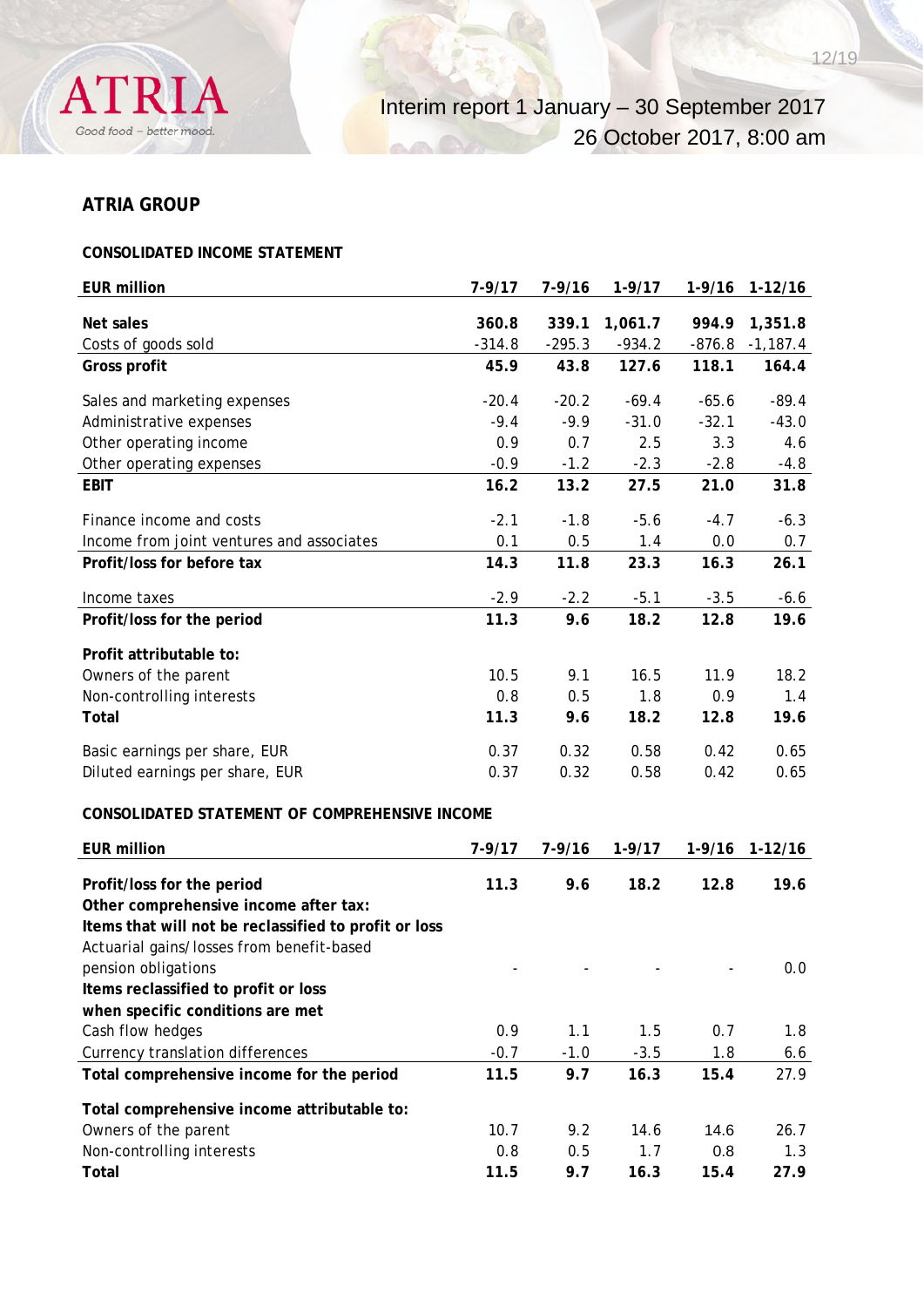

# **CONSOLIDATED STATEMENT OF FINANCIAL POSITION**

| Assets                                       |         |       |                  |
|----------------------------------------------|---------|-------|------------------|
| <b>EUR million</b>                           | 30.9.17 |       | 30.9.16 31.12.16 |
| Non-current assets                           |         |       |                  |
| Property, plant and equipment                | 407.6   | 397.4 | 404.0            |
| <b>Biological assets</b>                     | 0.7     | 0.6   | 0.6              |
| Goodwill                                     | 168.9   | 156.9 | 169.9            |
| Other intangible assets                      | 90.2    | 85.2  | 93.6             |
| Investments in joint ventures and associates | 14.3    | 12.9  | 13.6             |
| Other financial assets                       | 1.2     | 1.1   | 1.1              |
| Loans and other receivables                  | 9.0     | 11.1  | 11.1             |
| Deferred tax assets                          | 6.0     | 7.2   | 7.4              |
| Total                                        | 697.8   | 672.5 | 701.3            |
| <b>Current assets</b>                        |         |       |                  |
| Inventories                                  | 95.8    | 86.8  | 89.8             |
| <b>Biological assets</b>                     | 3.1     | 3.2   | 3.2              |
| Trade and other receivables                  | 124.9   | 118.8 | 110.5            |
| Cash and cash equivalents                    | 4.1     | 2.4   | 4.6              |
| Total                                        | 227.9   | 211.1 | 208.1            |
| <b>Total assets</b>                          | 925.7   | 883.7 | 909.4            |
| <b>Equity and liabilities</b>                |         |       |                  |
| <b>EUR million</b>                           | 30.9.17 |       | 30.9.16 31.12.16 |
|                                              |         |       |                  |
| Equity attributable to the shareholders      |         |       |                  |
| of the parent company                        | 411.3   | 403.5 | 409.7            |
| Non-controlling interests                    | 14.0    | 5.4   | 12.4             |
| <b>Total equity</b>                          | 425.3   | 409.0 | 422.2            |
| <b>Non-current liabilities</b>               |         |       |                  |
| Interest-bearing financial liabilities       | 124.5   | 141.2 | 177.9            |
| Deferred tax liabilities                     | 48.3    | 46.8  | 49.2             |
| Pension obligations                          | 7.0     | 7.1   | 7.2              |
| Other non-interest-bearing liabilities       | 8.2     | 5.1   | 10.8             |
| Total                                        | 188.0   | 200.1 | 245.0            |
| <b>Current liabilities</b>                   |         |       |                  |
| Interest-bearing financial liabilities       | 120.4   | 89.0  | 40.0             |
| Trade and other payables                     | 192.0   | 185.6 | 202.3            |
| Total                                        | 312.4   | 274.6 | 242.3            |
|                                              |         |       |                  |
| <b>Total liabilities</b>                     | 500.4   | 474.7 | 487.3            |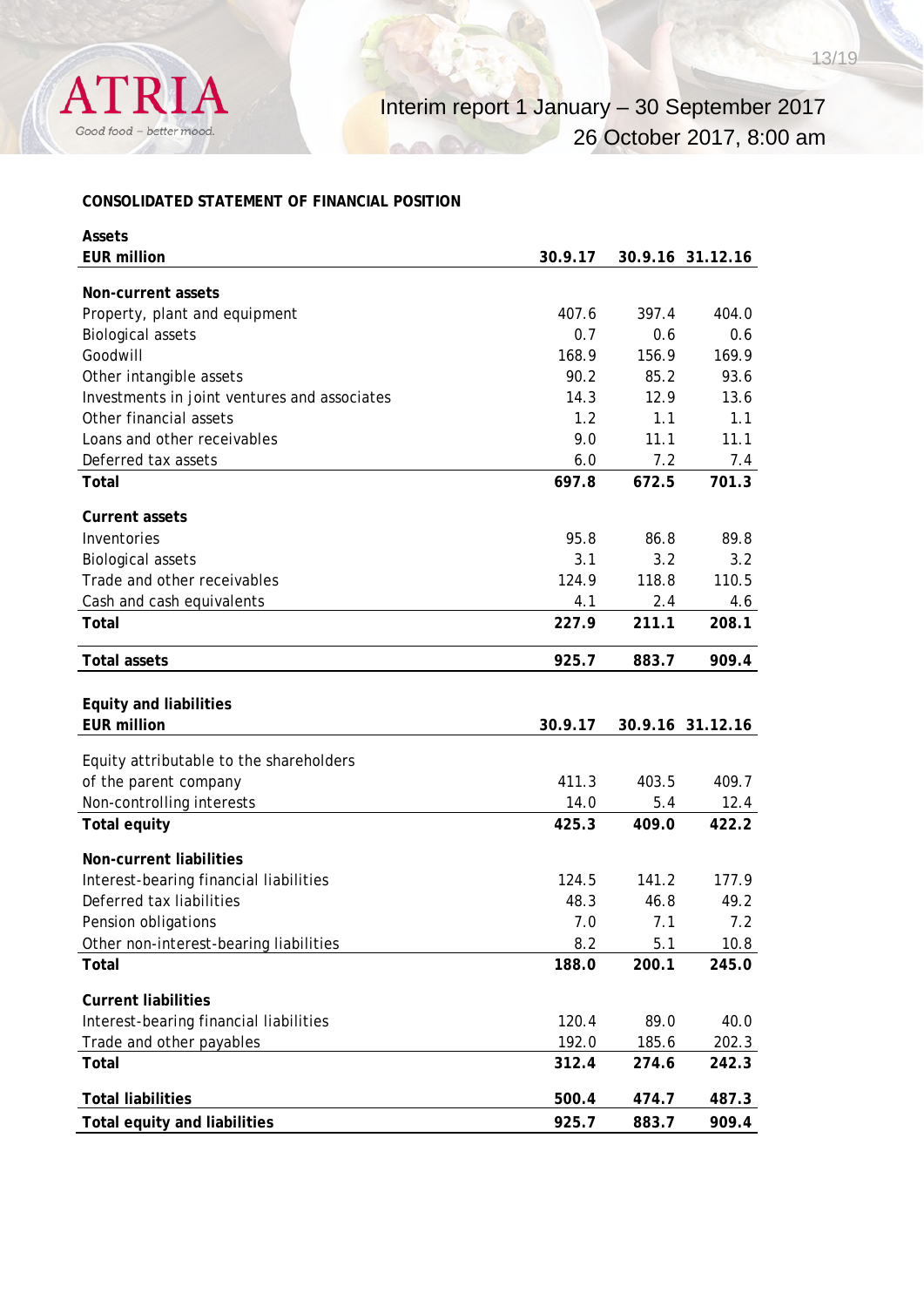

#### **CONSOLIDATED STATEMENT OF CHANGES IN EQUITY**

| <b>EUR million</b>                      |       | Equity attributable to the shareholders of the parent company |                |        |        |         |                |              | Non-   | Total   |
|-----------------------------------------|-------|---------------------------------------------------------------|----------------|--------|--------|---------|----------------|--------------|--------|---------|
|                                         | Share |                                                               | Share Treasury | Other  | Inv.   |         | Trans Retained | Total        | cont   | equity  |
|                                         |       | capital premium                                               | shares         | funds  | non-   | lation  | earnings       |              | roll   |         |
|                                         |       |                                                               |                |        | rest.  | diff.   |                |              | ing    |         |
|                                         |       |                                                               |                |        | equity |         |                |              | inte   |         |
|                                         |       |                                                               |                |        | fund   |         |                |              | rests  |         |
|                                         |       |                                                               |                |        | 110.6  |         |                |              |        |         |
| Equity 1.1.16<br>Transfer between items | 48.1  | 138.5<br>$-138.5$                                             | $-1.3$         | $-4.4$ | 138.5  | $-51.4$ | 160.2          | 400.2<br>0.0 | 4.6    | 404.8   |
|                                         |       |                                                               |                |        |        |         |                |              |        | 0.0     |
| Comprehensive                           |       |                                                               |                |        |        |         |                |              |        |         |
| income for the period                   |       |                                                               |                |        |        |         |                |              |        |         |
| Profit for the period                   |       |                                                               |                |        |        |         | 11.9           | 11.9         | 0.9    | 12.8    |
| Other comprehensive                     |       |                                                               |                |        |        |         |                |              |        |         |
| income                                  |       |                                                               |                |        |        |         |                |              |        |         |
| Cash flow hedges                        |       |                                                               |                | 0.7    |        |         |                | 0.7          |        | 0.7     |
| Currency                                |       |                                                               |                |        |        |         |                |              |        |         |
| translation differences                 |       |                                                               |                |        |        | 2.0     |                | 2.0          | $-0.1$ | 1.8     |
| <b>Transactions</b>                     |       |                                                               |                |        |        |         |                |              |        |         |
| with owners                             |       |                                                               |                |        |        |         |                |              |        |         |
| <b>Dividends</b>                        |       |                                                               |                |        |        |         | $-11.3$        | $-11.3$      |        | $-11.3$ |
|                                         |       |                                                               |                |        |        |         |                |              |        |         |
| Equity 30.9.16                          | 48.1  | 0.0                                                           | $-1.3$         | $-3.6$ | 249.1  | $-49.4$ | 160.8          | 403.5        | 5.4    | 409.0   |
| <b>Equity 1.1.17</b>                    | 48.1  | 0.0                                                           | $-1.3$         | $-2.5$ | 249.1  | $-44.7$ | 161.2          | 409.7        | 12.4   | 422.2   |
| Share of non-                           |       |                                                               |                |        |        |         |                |              |        |         |
| controlling interest                    |       |                                                               |                |        |        |         |                |              |        |         |
| related to acquisition                  |       |                                                               |                |        |        |         |                |              |        |         |
| of subsidiary                           |       |                                                               |                |        |        |         | $-0.1$         | $-0.1$       |        | $-0.1$  |
|                                         |       |                                                               |                |        |        |         |                |              |        |         |
| Comprehensive                           |       |                                                               |                |        |        |         |                |              |        |         |
| income for the period                   |       |                                                               |                |        |        |         |                |              |        |         |
| Profit for the period                   |       |                                                               |                |        |        |         | 16.5           | 16.5         | 1.8    | 18.2    |
| Other comprehensive                     |       |                                                               |                |        |        |         |                |              |        |         |
| income                                  |       |                                                               |                |        |        |         |                |              |        |         |
| Cash flow hedges                        |       |                                                               |                | 1.5    |        |         |                | 1.5          |        | 1.5     |
| Currency                                |       |                                                               |                |        |        |         |                |              |        |         |
| translation differences                 |       |                                                               |                |        |        | $-3.4$  |                | $-3.4$       | 0.0    | $-3.5$  |
| <b>Transactions</b>                     |       |                                                               |                |        |        |         |                |              |        |         |
| with owners                             |       |                                                               |                |        |        |         |                |              |        |         |
| Dividends                               |       |                                                               |                |        |        |         | $-13.0$        | $-13.0$      | $-0.2$ | $-13.1$ |
|                                         |       |                                                               |                |        |        |         |                |              |        |         |
| Equity 30.9.17                          | 48.1  | $0.0\,$                                                       | $-1.3$         | $-1.0$ | 249.1  | $-48.2$ | 164.6          | 411.3        | 14.0   | 425.3   |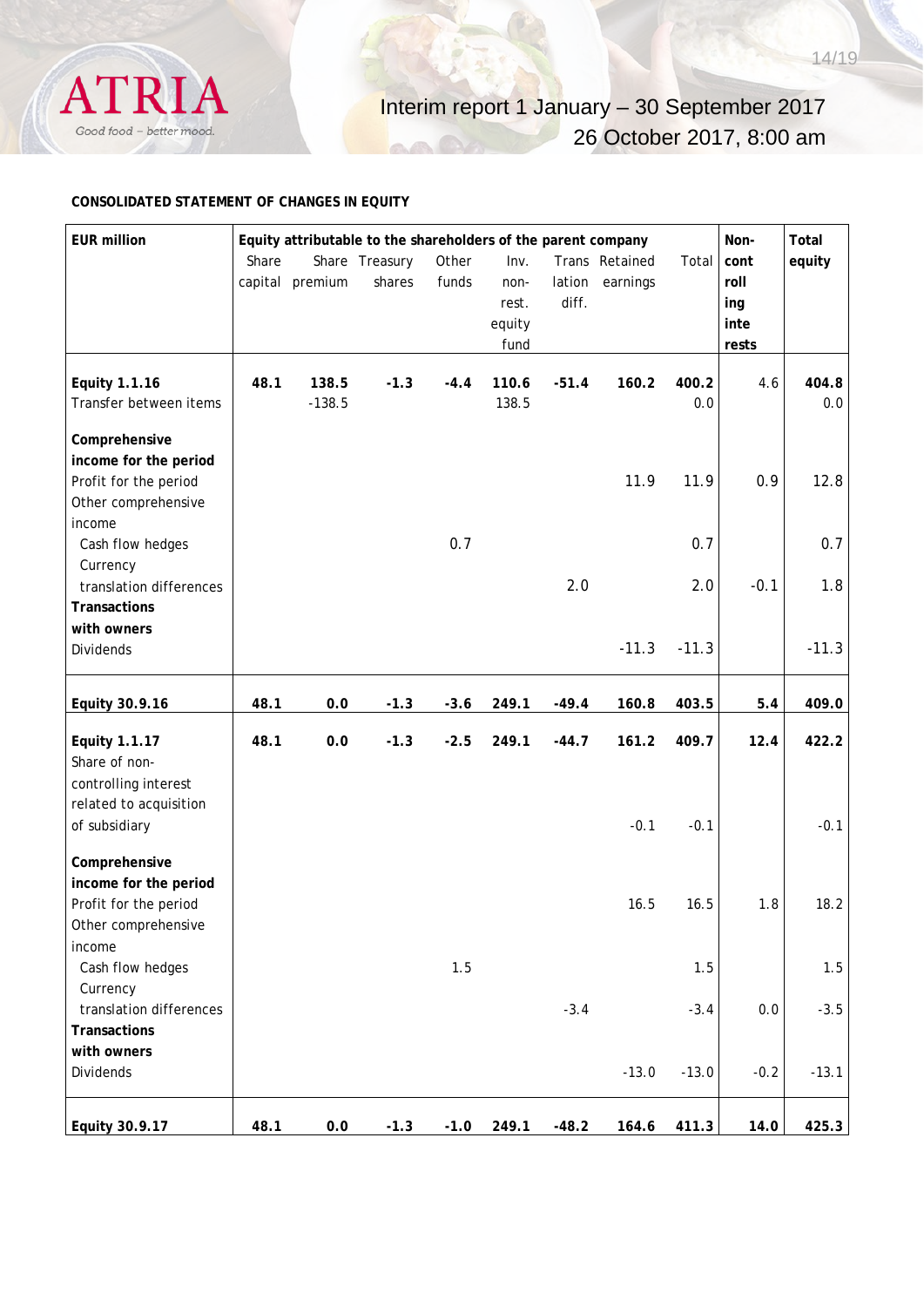

# **CONSOLIDATED CASH FLOW STATEMENT**

| <b>EUR million</b>                                    | $1 - 9/17$ |         | 1-9/16 1-12/16 |
|-------------------------------------------------------|------------|---------|----------------|
| Cash flow from operating activities                   |            |         |                |
| Operating activities before financial items and taxes | 36.8       | 32.8    | 74.4           |
| Financial items and taxes                             | $-15.2$    | $-8.6$  | $-9.6$         |
| Net cash flow from operating activities               | 21.6       | 24.2    | 64.8           |
| Cash flow from investing activities                   |            |         |                |
| Tangible and intangible assets                        | $-38.8$    | $-31.1$ | $-42.6$        |
| Acquired operations, net of cash acquired             |            | $-15.9$ | $-30.2$        |
| Sold operations                                       |            | 5.2     | 5.2            |
| Non-current receivables                               | 1.9        | 1.0     | 1.4            |
| Dividends and repayment of capital                    | 0.7        | 0.1     | 0.1            |
| Current receivables                                   | $-0.3$     | $-1.1$  | $-1.3$         |
| Net cash used in investing activities                 | $-36.4$    | $-41.7$ | $-67.3$        |
| Cash flow from financing activities                   |            |         |                |
| Proceeds from long-term borrowings                    | 0.1        | 73.2    | 113.3          |
| Repayment of long-term borrowings                     | $-3.7$     | $-85.2$ | $-88.3$        |
| Changes in short-term borrowings                      | 30.7       | 39.7    | $-9.6$         |
| Dividends paid                                        | $-13.1$    | $-11.3$ | $-11.3$        |
| Net cash used in financing activities                 | 13.9       | 16.5    | 4.1            |
| Change in liquid funds                                | $-0.9$     | $-1.0$  | 1.7            |
| Cash and cash equivalents at beginning of year        | 4.6        | 4.1     | 4.1            |
| Effect of exchange rate changes                       | 0.3        | $-0.8$  | $-1.2$         |
| Cash and cash equivalents at the end of period        | 4.1        | 2.4     | 4.6            |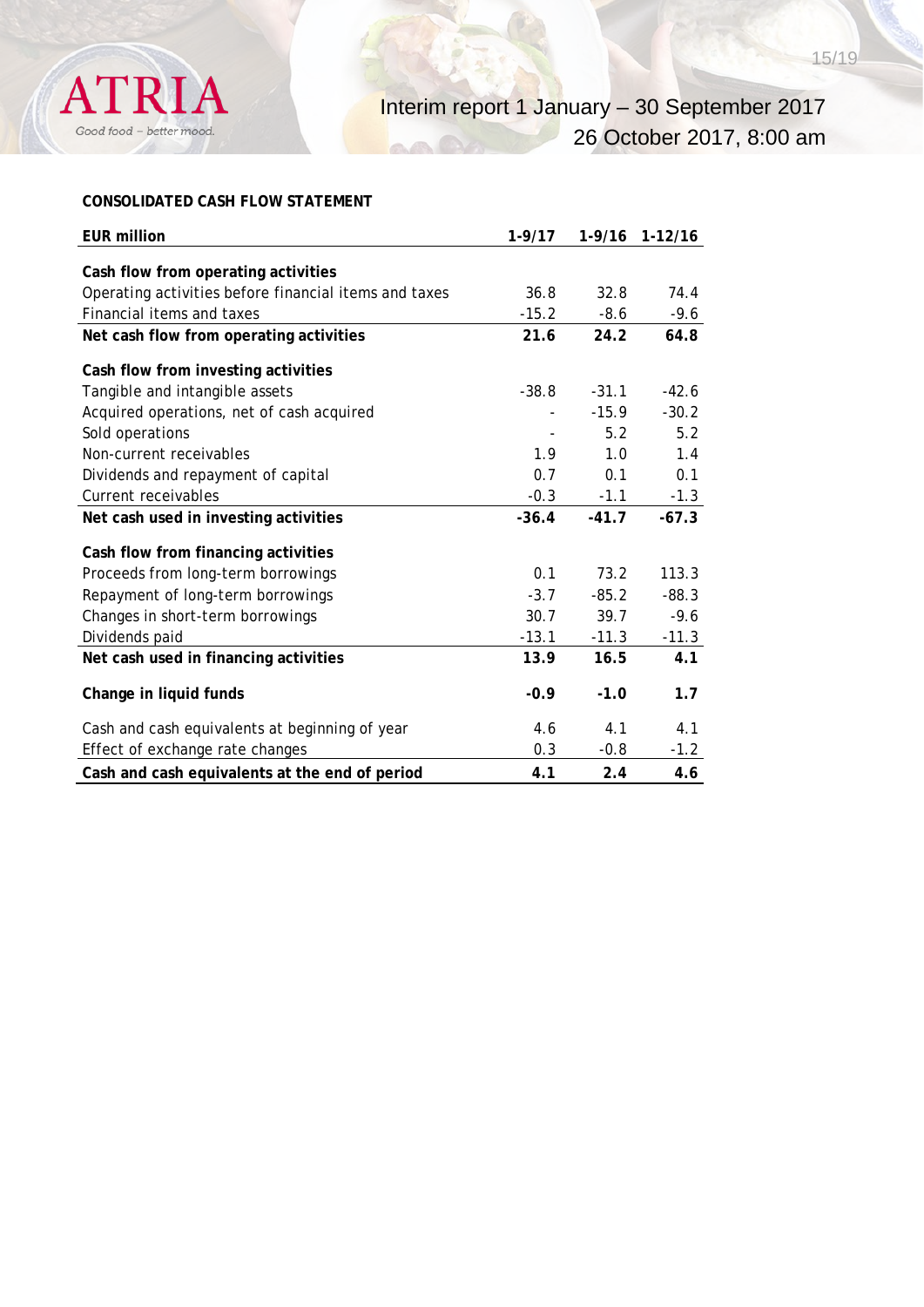Good food - better mood

Interim report 1 January – 30 September 2017 26 October 2017, 8:00 am

# **INTERIM REPORT ACCOUNTING PRINCIPLES**

This interim report has been prepared in accordance with the IAS 34 Interim Financial Reporting standard. Atria has applied the same principles in preparing this interim report as in preparing the 2016 financial statements. However, as of 1 January 2017, the Group uses new or revised IFRS standards and IFRIC interpretations published by the IASB, included in the accounting principles of the 2016 financial statements. None of these new or revised standards or interpretations had any impact on the figures presented for the period under review.

IFRS 15, Revenue from Contracts with Customers, will enter into force on 1 January 2018. The new standard will replace the current IAS 11 and IAS 18 revenue recognition standards and related interpretations. Atria Group has assessed the effects of IFRS 15 over the course of 2016 and 2017. According to a final report received by the Board of Directors in March, the implementation of the standard has no significant impact on the Group's income statement, balance sheet or cash flow. The majority of the Group's customer contracts are about the sales of food products. Delivery is usually made within 24 hours, and control is transferred upon delivery. Customer contracts and Group-level instructions have been checked over. Processes or systems will not need to be changed. Atria will continue to assess the disclosure requirements under the revised IFRS.

IFRS 9, Financial Instruments, will be implemented 1 January 2018. The standard is mainly applied to the disclosure requirements and possibly to the hedge accounting of Atria Group. The impact of these changes is being investigated.

IFRS 16, Leases, will be implemented 1 January 2019. The IFRS 16 standard will change the methods of lease accounting in Atria so that all leases, apart from low-value and short-term leases, are recognised in the balance sheet as assets and as assets corresponding to the lease payment obligation. The standard also affects the profit levels of the income statement and key indicators, and it will increase disclosure requirements. Atria has begun preparing for the implementation, and lease contract information is currently being gathered from subsidiaries. The exact effect of the standard will be evaluated during the end of the year, but it is to be assumed that changes will not be significant.

The principles for calculating the indicators were set out in the 2016 financial statements. In the company's view, the indicators presented serve to clarify the view provided by the income statement and balance sheet of the business' operational result and financial position.

The figures presented in the release are rounded to EUR million, which is why the combined total of individual figures may differ from the total sum presented. The figures in this interim report are unaudited.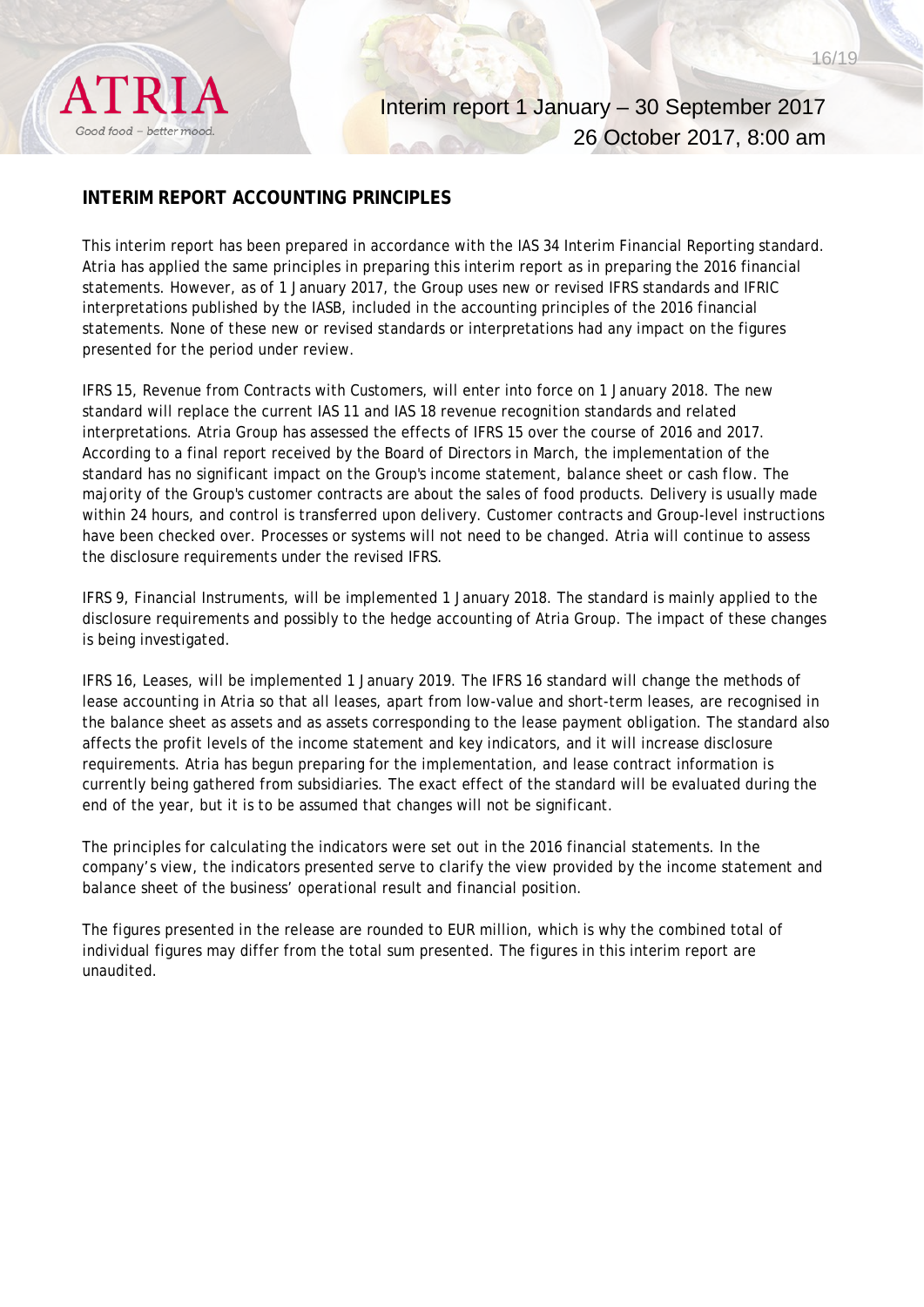# Interim report 1 January – 30 September 2017 26 October 2017, 8:00 am

#### **OPERATING SEGMENTS**

| <b>EUR million</b>                                  | $7 - 9/17$ | $7 - 9/16$ | $1 - 9/17$ | $1 - 9/16$ | $1 - 12/16$ |
|-----------------------------------------------------|------------|------------|------------|------------|-------------|
| Net sales                                           |            |            |            |            |             |
| Atria Finland                                       | 245.0      | 227.0      | 725.7      | 685.7      | 932.3       |
| Atria Scandinavia                                   | 90.7       | 90.6       | 265.0      | 255.1      | 343.4       |
| Atria Russia                                        | 22.4       | 19.5       | 64.0       | 50.6       | 71.8        |
| Atria Baltic                                        | 9.7        | 8.7        | 28.3       | 25.6       | 34.4        |
| Eliminations                                        | $-7.0$     | $-6.7$     | $-21.3$    | $-22.1$    | $-30.1$     |
| Total                                               | 360.8      | 339.1      | 1,061.7    | 994.9      | 1,351.8     |
| <b>EBIT</b>                                         |            |            |            |            |             |
| Atria Finland                                       | 13.1       | 8.7        | 24.9       | 13.4       | 24.2        |
| Atria Scandinavia                                   | 1.4        | 3.5        | 2.7        | 7.7        | 8.4         |
| Atria Russia                                        | 1.3        | 0.5        | 0.1        | $-0.1$     | $-0.7$      |
| Atria Baltic                                        | 0.8        | 0.5        | 2.2        | 0.1        | 0.7         |
| Unallocated                                         | $-0.3$     | $-0.1$     | $-2.3$     | $-0.1$     | $-0.8$      |
| Total                                               | 16.2       | 13.2       | 27.5       | 21.0       | 31.8        |
|                                                     |            |            |            |            |             |
| Investments                                         |            |            |            |            |             |
| Atria Finland                                       | 5.3        | 7.8        | 17.3       | 24.1       | 46.6        |
| Atria Scandinavia                                   | 6.6        | 2.6        | 16.3       | 26.9       | 30.9        |
| Atria Russia                                        | 0.5        | 0.2        | 1.6        | 1.1        | 2.5         |
| Atria Baltic                                        | 1.0        | 0.6        | 3.2        | 1.9        | 2.9         |
| <b>Total</b>                                        | 13.5       | 11.2       | 38.5       | 54.0       | 82.9        |
|                                                     |            |            |            |            |             |
| Depreciation and write-offs<br><b>Atria Finland</b> |            |            |            |            |             |
|                                                     | 6.5        | 6.8        | 19.9       | 21.3       | 28.5        |
| Atria Scandinavia                                   | 3.1        | 3.0        | 9.2        | 8.9        | 12.0        |
| Atria Russia                                        | 1.1        | 1.1        | 3.6        | 3.0        | 4.1         |
| Atria Baltic                                        | 0.6        | 0.5        | 1.7        | 1.7        | 2.3         |
| Total                                               | 11.2       | 11.4       | 34.5       | 34.8       | 46.9        |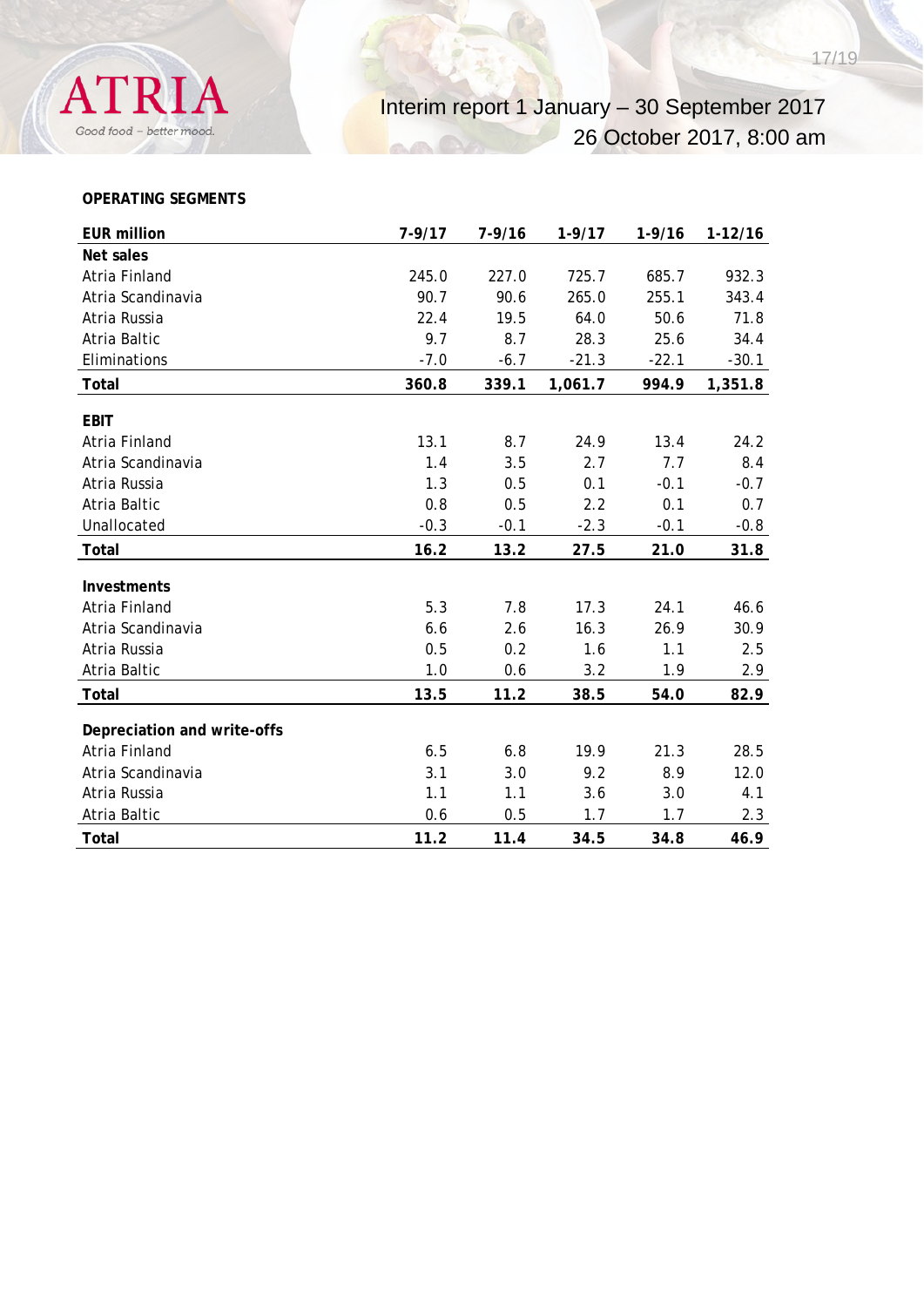

#### **FAIR VALUE HIERARCHY OF FINANCIAL ASSETS AND LIABILITIES**

| <b>Balance sheet items</b>          | 30.9.17  | Level 1 | Level 2 | Level 3 |
|-------------------------------------|----------|---------|---------|---------|
|                                     |          |         |         |         |
| Assets                              |          |         |         |         |
| Available-for-sale financial assets | 1.2      |         |         | 1.2     |
| Derivative financial instruments    | 2.0      |         | 2.0     |         |
| Total                               | 3.2      | 0.0     | 2.0     | 1.2     |
| Liabilities                         |          |         |         |         |
| <b>Bonds</b>                        | 50.0     |         | 50.0    |         |
| Derivative financial instruments    | 2.4      |         | 2.4     |         |
| Total                               | 52.4     | 0.0     | 52.4    | 0.0     |
|                                     |          |         |         |         |
| <b>Balance sheet items</b>          | 31.12.16 | Level 1 | Level 2 | Level 3 |
|                                     |          |         |         |         |
| Assets                              |          |         |         |         |
| Available-for-sale financial assets | 1.1      |         |         | 1.1     |
| Derivative financial instruments    | 1.0      |         | 1.0     |         |
| Total                               | 2.1      | 0.0     | 1.0     | 1.1     |
| Liabilities                         |          |         |         |         |
| <b>Bonds</b>                        | 50.0     |         | 50.0    |         |
| Derivative financial instruments    | 6.7      |         | 6.7     |         |
| Total                               | 56.7     | 0.0     | 56.7    | 0.0     |

There were no transfers between Levels 1 and 2 during the period.

Level 1: Prices listed on active markets for identical assets and liabilities.

Level 2: Fair values can be determined either directly (i.e., as prices) or indirectly (i.e., derived from prices).

Level 3: Fair values are not based on verifiable market prices.

Fair values of financial instruments do not deviate significantly from balance sheet values.

#### **RELATED PARTY TRANSACTIONS**

#### **EUR million**

#### **The following transactions were completed with related parties:**

|                                 | 7-9/17 | 7-9/16 | $1-9/17$ | $1 - 9/16$ | 1-12/16          |
|---------------------------------|--------|--------|----------|------------|------------------|
| Sales of goods and services     | 2.6    | 2.8    | 7.6      | 8.1        | 11.1             |
| Purchases of goods and services | 20.7   | 20.4   | 60.4     | 59.6       | 79.7             |
|                                 |        |        |          |            |                  |
|                                 |        |        | 30.9.17  |            | 30.9.16 31.12.16 |
| <b>Receivables</b>              |        |        | 0.7      | 2.3        | 17               |
| Liabilities                     |        |        | 4.2      | 42         | 5.3              |